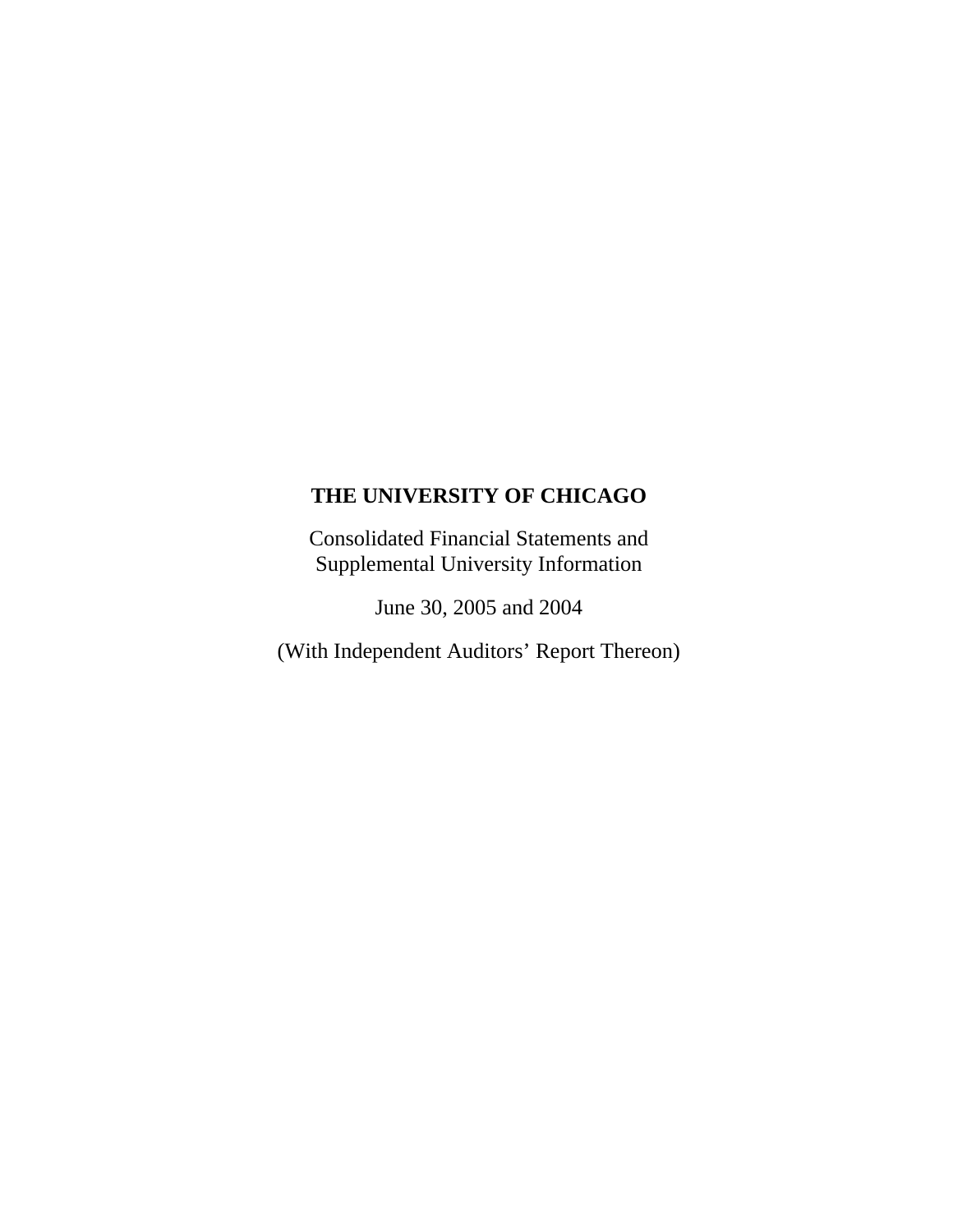#### **Management Responsibility for Financial Statements**

The management of The University of Chicago (University) is responsible for the preparation, integrity, and fair presentation of the consolidated financial statements. The financial statements, presented on pages 3 to 30, have been prepared in conformity with generally accepted accounting principles and, as such, include amounts based on judgments and estimates by management.

The consolidated financial statements have been audited by the independent accounting firm KPMG LLP, which was given unrestricted access to all financial records and related data, including minutes of all meetings of trustees. KPMG did not audit the financial statements of The University of Chicago Hospitals (Hospitals) and their opinion, insofar as it relates to the amounts included for the Hospitals, is based solely on the report of PricewaterhouseCoopers, the independent auditors for the Hospitals. The University believes that all representations made to KPMG during its audit were valid and appropriate. KPMG's audit opinion is presented on page 2.

The University maintains a system of internal controls over financial reporting, which is designed to provide reasonable assurance to the University's management and Board of Trustees regarding the preparation of reliable published financial statements. Such controls are maintained by the establishment and communication of accounting and financial policies and procedures, by the selection and training of qualified personnel, and by an internal audit program designed to identify internal control weakness in order to permit management to take appropriate corrective action on a timely basis. There are, however, inherent limitations in the effectiveness of any system of internal control, including the possibility of human error and the circumvention of controls. Accordingly, even an effective internal control system can provide only reasonable assurance with respect to financial statement preparation.

The Trustees of The University of Chicago, through its Audit Committee comprised of trustees not employed by the University, are responsible for engaging the independent accountants and meeting with management, internal auditors, and the independent accountants to ensure that each is carrying out their responsibilities. Both internal auditors and the independent accountants have full and free access to the Audit Committee.

 $W\rightarrow\infty$ 

Donald J. Reaves Vice President for Administration and Chief Financial Officer

William VAs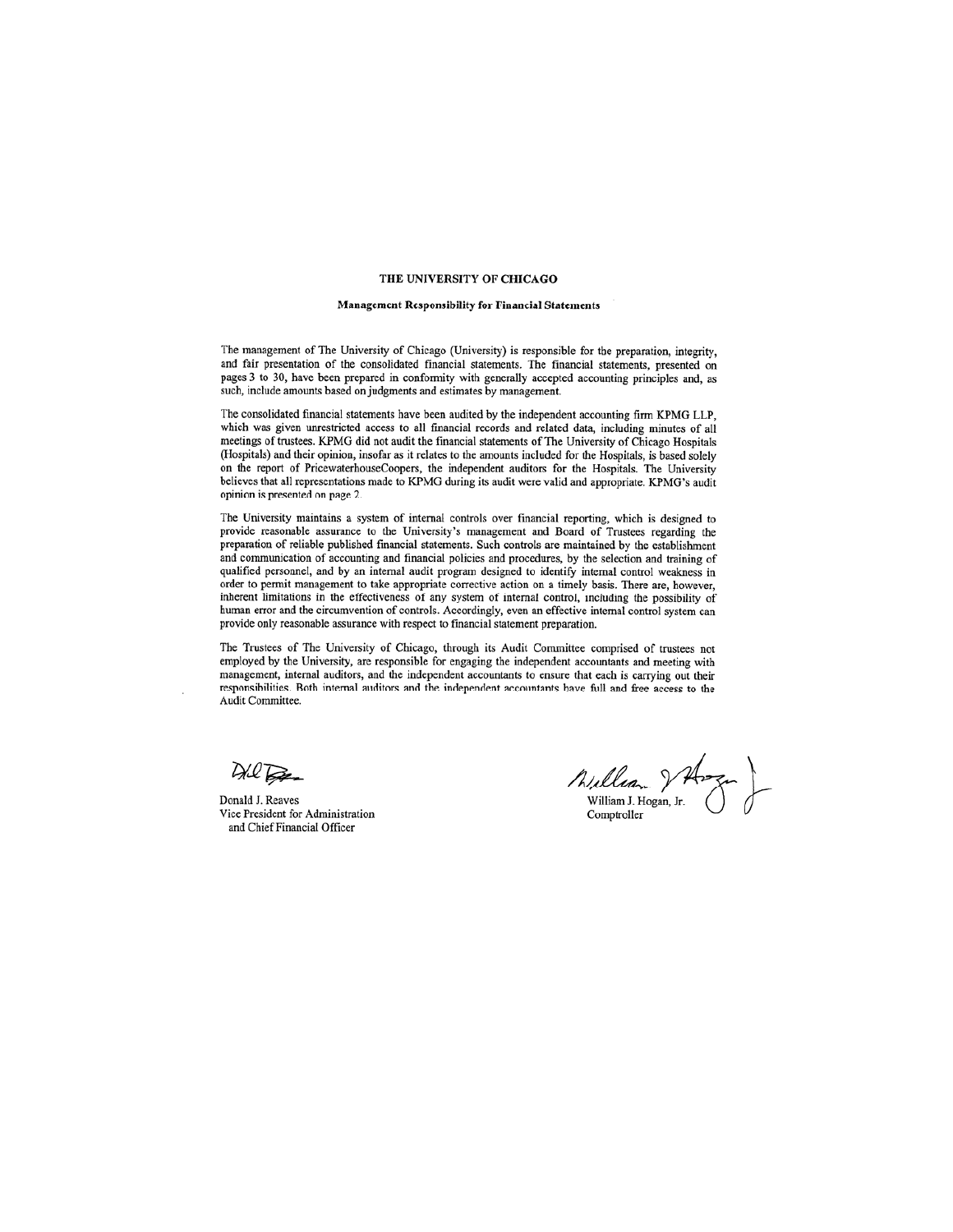

**KPMG LLP** 303 East Wacker Drive Chicago, IL 60601-5212

## **Independent Auditors' Report**

The Board of Trustees The University of Chicago:

We have audited the accompanying consolidated balance sheets of The University of Chicago as of June 30, 2005 and 2004, and the related consolidated statements of activities and cash flows for the years then ended. These consolidated financial statements are the responsibility of the University's management. Our responsibility is to express an opinion on these consolidated financial statements based on our audits. We did not audit the financial statements of The University of Chicago Hospitals (the Hospitals), which statements reflect total assets constituting 15% and 16% and total operating revenue constituting 39% and 38% of the related consolidated totals in 2005 and 2004, respectively. Our opinion, insofar as it relates to the amounts included for the Hospitals, is based solely on the report of the other auditors.

We conducted our audits in accordance with auditing standards generally accepted in the United States of America. Those standards require that we plan and perform the audit to obtain reasonable assurance about whether the financial statements are free of material misstatement. An audit includes consideration of internal control over financial reporting as a basis for designing audit procedures that are appropriate in the circumstances, but not for the purpose of expressing an opinion on the effectiveness of the University's internal control over financial reporting. Accordingly, we express no such opinion. An audit includes examining, on a test basis, evidence supporting the amounts and disclosures in the financial statements. An audit also includes assessing the accounting principles used and significant estimates made by management, as well as evaluating the overall financial statement presentation. We believe that our audits and the report of the other auditors provide a reasonable basis for our opinion.

In our opinion, based on our audits and the report of the other auditors, the consolidated financial statements referred to above present fairly, in all material respects, the financial position of The University of Chicago as of June 30, 2005 and 2004, and the changes in its net assets and its cash flows for the years then ended in conformity with accounting principles generally accepted in the United States of America.

Our audits were made for the purpose of forming an opinion on the basic consolidated financial statements taken as a whole. The supplementary information included in schedules 1 and 2 is presented for purposes of additional analysis and is not a required part of the basic consolidated financial statements. Such information has been subjected to the auditing procedures applied in the audits of the basic consolidated financial statements and, in our opinion, is fairly stated in all material respects in relation to the basic consolidated financial statements taken as a whole.



September 15, 2005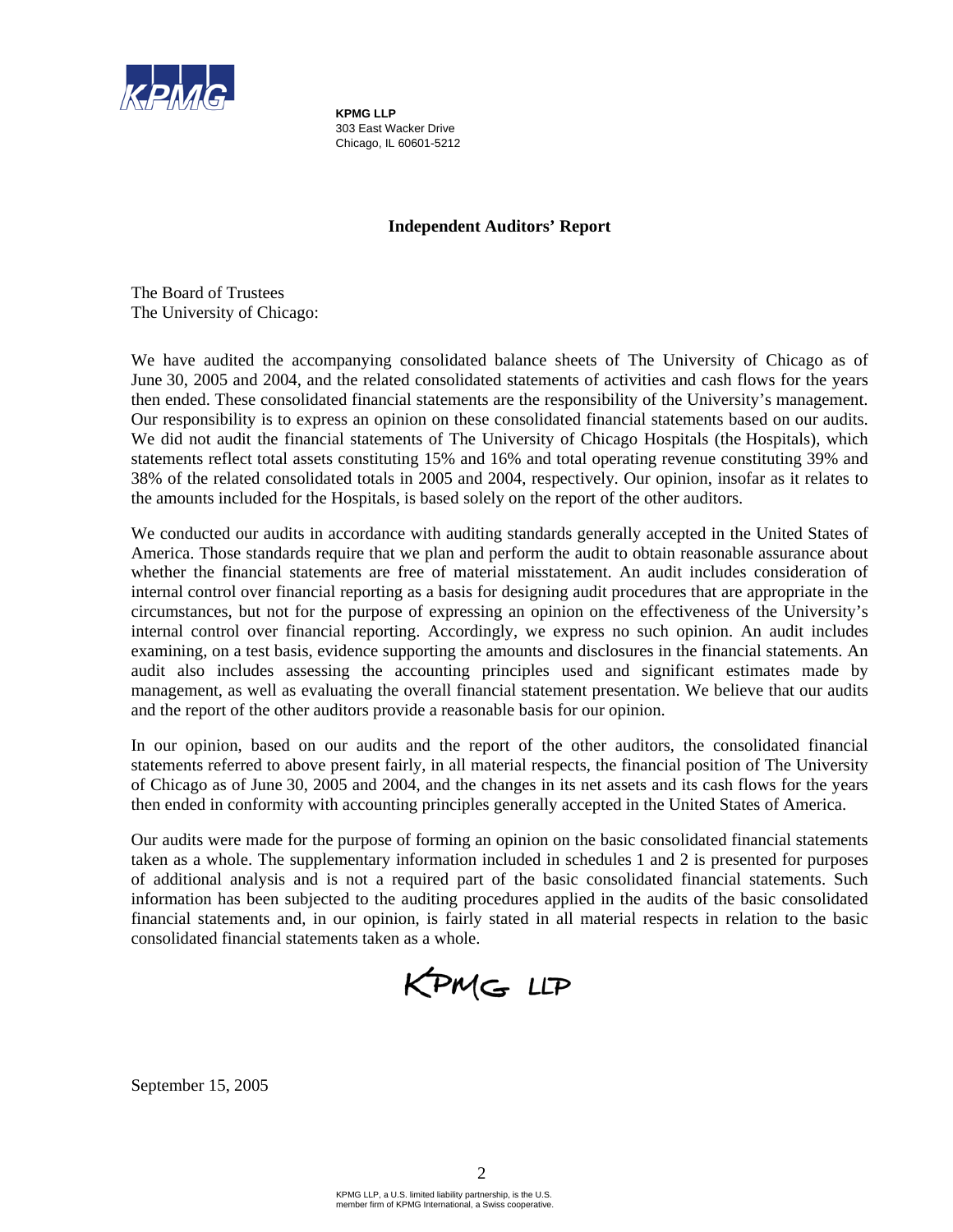Consolidated Statements of Activities

Years ended June 30, 2005 and 2004

(In thousands of dollars)

|                                        |                   |                  | 2004                |                     |
|----------------------------------------|-------------------|------------------|---------------------|---------------------|
|                                        | <b>University</b> | <b>Hospitals</b> | <b>Consolidated</b> | <b>Consolidated</b> |
| Changes in unrestricted net assets:    |                   |                  |                     |                     |
| Operating:                             |                   |                  |                     |                     |
| Revenue:                               |                   |                  |                     |                     |
| Tuition and fees - gross               | \$<br>420,361     |                  | 420,361             | 393,186             |
| Less:                                  |                   |                  |                     |                     |
| Undergraduate student aid              | (46, 329)         |                  | (46,329)            | (43,223)            |
| Graduate student aid                   | (128, 317)        |                  | (128, 317)          | (122, 940)          |
| Tuition and fees – net                 | 245,715           |                  | 245,715             | 227,023             |
| Government grants and contracts        | 305,291           |                  | 305,291             | 286,350             |
| Private gifts, grants, and contracts   | 92,551            | 529              | 93,080              | 84,322              |
| Endowment payout                       | 176,840           | 7,074            | 183,914             | 186,701             |
| Earnings on other investments          | 13,490            | 11,786           | 25,276              | 13,301              |
| Patient care                           | 161,873           | 783,862          | 945,735             | 825,915             |
| Auxiliaries                            | 160,725           |                  | 160,725             | 160,387             |
| Other income                           | 127,304           | 33,479           | 160,783             | 149,221             |
| Total operating revenue                | 1,283,789         | 836,730          | 2,120,519           | 1,933,220           |
| Expenses:                              |                   |                  |                     |                     |
| Compensation:                          |                   |                  |                     |                     |
| Academic salaries                      | 330,129           |                  | 330,129             | 311,348             |
| <b>Staff salaries</b>                  | 298,186           | 325,273          | 623,459             | 572,386             |
| <b>Benefits</b>                        | 141,366           | 68,436           | 209,802             | 187,009             |
| Total compensation                     | 769,681           | 393,709          | 1,163,390           | 1,070,743           |
| Other operating expenses:              |                   |                  |                     |                     |
| Utilities, alterations, and repairs    | 39,035            | 20,737           | 59,772              | 52,723              |
| Depreciation                           | 77,074            | 43,994           | 121,068             | 109,465             |
| Interest                               | 27,092            | 9,191            | 36,283              | 33,744              |
| Supplies, services, and other          | 332,344           | 259,272          | 591,616             | 541,444             |
| Insurance                              | 28,977            | 20,905           | 49,882              | 41,957              |
| Total other operating expenses         | 504,522           | 354,099          | 858,621             | 779,333             |
| Total operating expenses               | 1,274,203         | 747,808          | 2,022,011           | 1,850,076           |
| Excess of operating revenue            |                   |                  |                     |                     |
| over expenses                          | 9,586             | 88,922           | 98,508              | 83,144              |
| Gain (loss) from operation and sale of |                   |                  |                     |                     |
| discontinued units                     |                   | 303              | 303                 | (916)               |
| Excess of operating revenue            |                   |                  |                     |                     |
| over expenses and gain (loss) from     |                   |                  |                     |                     |
| discontinued units                     | \$<br>9,586       | 89,225           | 98,811              | 82,228              |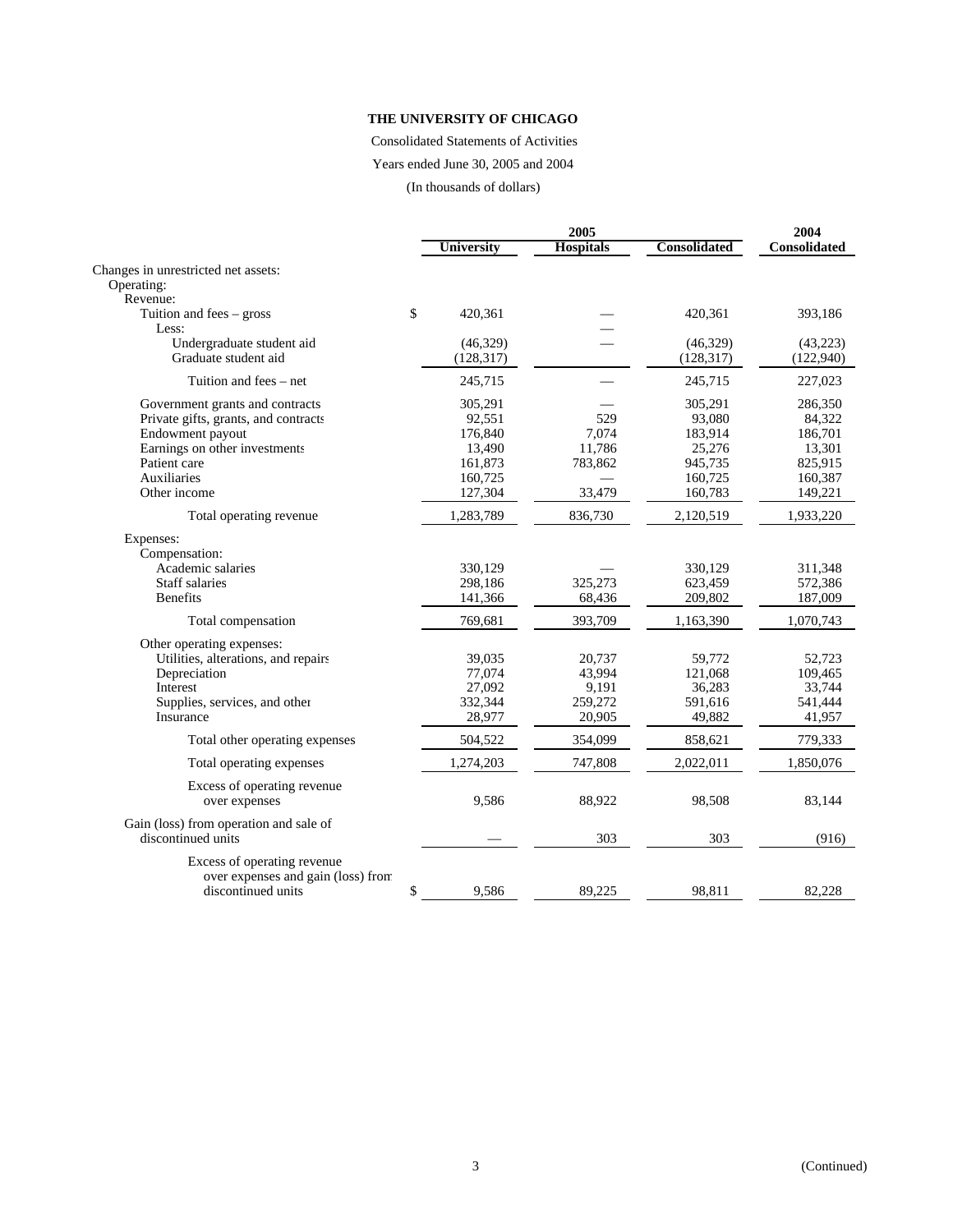#### Consolidated Statements of Activities

#### Years ended June 30, 2005 and 2004

(In thousands of dollars)

|                                                      |                 | 2004             |                     |                     |
|------------------------------------------------------|-----------------|------------------|---------------------|---------------------|
|                                                      | University      | <b>Hospitals</b> | <b>Consolidated</b> | <b>Consolidated</b> |
| Changes in unrestricted net assets:<br>Nonoperating: |                 |                  |                     |                     |
| Investment gains                                     | \$<br>425,294   | 28,921           | 454,215             | 342,679             |
| Minimum pension liability adjustment                 | (70, 432)       | (8, 471)         | (78,903)            | 65,674              |
| Loss on debt refinancing                             | (8,998)         |                  | (8,998)             |                     |
| Other, net                                           | (13, 108)       | (2,598)          | (15,706)            | (24, 356)           |
| Change in unrestricted net assets                    |                 |                  |                     |                     |
| from nonoperating activities                         | 332,756         | 17,852           | 350,608             | 383,997             |
| Increase in                                          |                 |                  |                     |                     |
| unrestricted net assets                              | 342,342         | 107,077          | 449,419             | 466,225             |
| Changes in temporarily restricted net assets:        |                 |                  |                     |                     |
| Private gifts                                        | 77,563          | 1,367            | 78,930              | 46,002              |
| Endowment payout                                     | 285             |                  | 285                 | 225                 |
| Investment gains                                     | 3,556           |                  | 3,556               | 1,925               |
| Other, net                                           | (38,790)        | (14, 386)        | (53, 176)           | (46, 515)           |
| Increase (decrease) in temporarily                   |                 |                  |                     |                     |
| restricted net assets                                | 42,614          | (13,019)         | 29,595              | 1,637               |
| Changes in permanently restricted net assets:        |                 |                  |                     |                     |
| Private gifts                                        | 44,086          |                  | 44,086              | 45,717              |
| Endowment payout                                     | 1,728           |                  | 1,728               | 2,244               |
| Investment gains                                     | 2,343           |                  | 2,343               | 3,131               |
| Other, net                                           | 6,544           | (7)              | 6,537               | 10,328              |
| Increase (decrease) in permanently                   |                 |                  |                     |                     |
| restricted net assets                                | 54,701          | (7)              | 54,694              | 61,420              |
| Increase in net assets                               | 439,657         | 94,051           | 533,708             | 529,282             |
| Net assets at beginning of year                      | 4,188,840       | 482,872          | 4,671,712           | 4,142,430           |
| Net assets at end of year                            | \$<br>4,628,497 | 576,923          | 5,205,420           | 4,671,712           |

See accompanying notes to consolidated financial statements.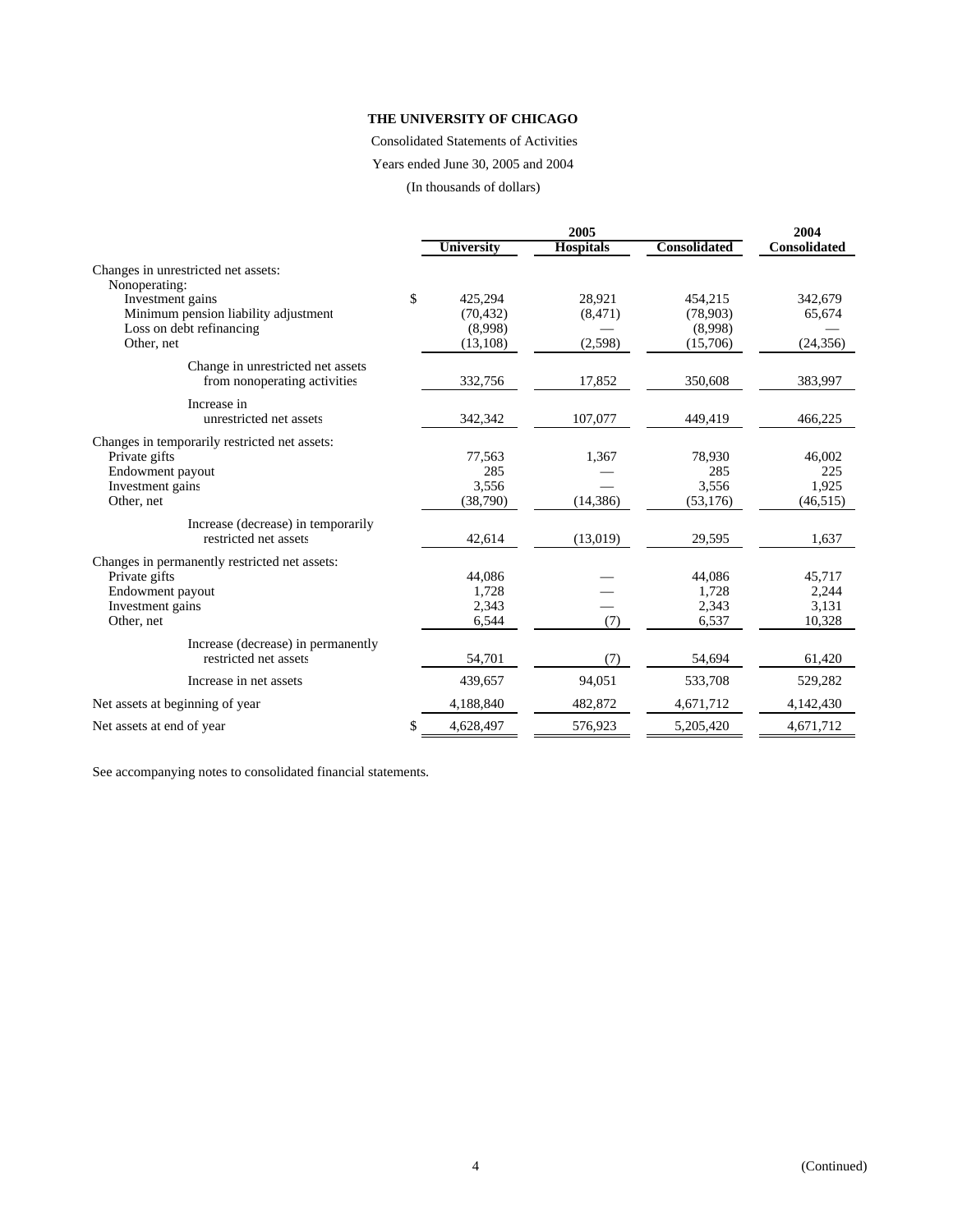Consolidated Balance Sheets

June 30, 2005 and 2004

(In thousands of dollars)

|                                          |                 | 2005             |                     | 2004         |
|------------------------------------------|-----------------|------------------|---------------------|--------------|
| <b>Assets</b>                            | University      | <b>Hospitals</b> | <b>Consolidated</b> | Consolidated |
| Cash and cash equivalents                | \$              | 47,948           | 47,948              | 51,483       |
| Notes and accounts receivable            | 232,670         | 109,171          | 341,841             | 311,491      |
| Collateral held for securities loaned    | 571,734         |                  | 571,734             | 288,662      |
| Inventories                              | 8,439           | 6,115            | 14,554              | 12,300       |
| Prepaid expenses and other assets        | 12,573          | 48,071           | 60,644              | 104,661      |
| Pledges receivable                       | 163,988         | 17,785           | 181,773             | 159,364      |
| Investments                              | 4,678,865       | 483,890          | 5,162,755           | 4,442,297    |
| Land, buildings, equipment, and books    | 1,223,519       | 466,455          | 1,689,974           | 1,525,877    |
| <b>Total assets</b>                      | \$<br>6,891,788 | 1,179,435        | 8,071,223           | 6,896,135    |
| <b>Liabilities and Net Assets</b>        |                 |                  |                     |              |
| Liabilities:                             |                 |                  |                     |              |
| Accounts payable and accrued expenses    | \$<br>246,218   | 245,223          | 491,441             | 431,944      |
| Deferred revenue                         | 73,728          |                  | 73,728              | 60,320       |
| Payable under securities loan agreements | 571,734         |                  | 571,734             | 288,662      |
| Assets held in custody for others        | 27,347          |                  | 27,347              | 24,302       |
| Self-insurance liability                 | 162,011         | 7,238            | 169,249             | 154,067      |
| Notes and bonds payable                  | 1,142,731       | 350,051          | 1,492,782           | 1,225,976    |
| Refundable U.S. Government               |                 |                  |                     |              |
| student loan funds                       | 39,522          |                  | 39,522              | 39,152       |
| <b>Total liabilities</b>                 | 2,263,291       | 602,512          | 2,865,803           | 2,224,423    |
| Net assets:                              |                 |                  |                     |              |
| Unrestricted                             | 3,439,087       | 535,347          | 3,974,434           | 3,525,015    |
| Temporarily restricted                   | 329,018         | 35,919           | 364,937             | 335,342      |
| Permanently restricted                   | 860,392         | 5,657            | 866,049             | 811,355      |
| Total net assets                         | 4,628,497       | 576,923          | 5,205,420           | 4,671,712    |
| Total liabilities and net assets         | \$<br>6,891,788 | 1,179,435        | 8,071,223           | 6,896,135    |

See accompanying notes to consolidated financial statements.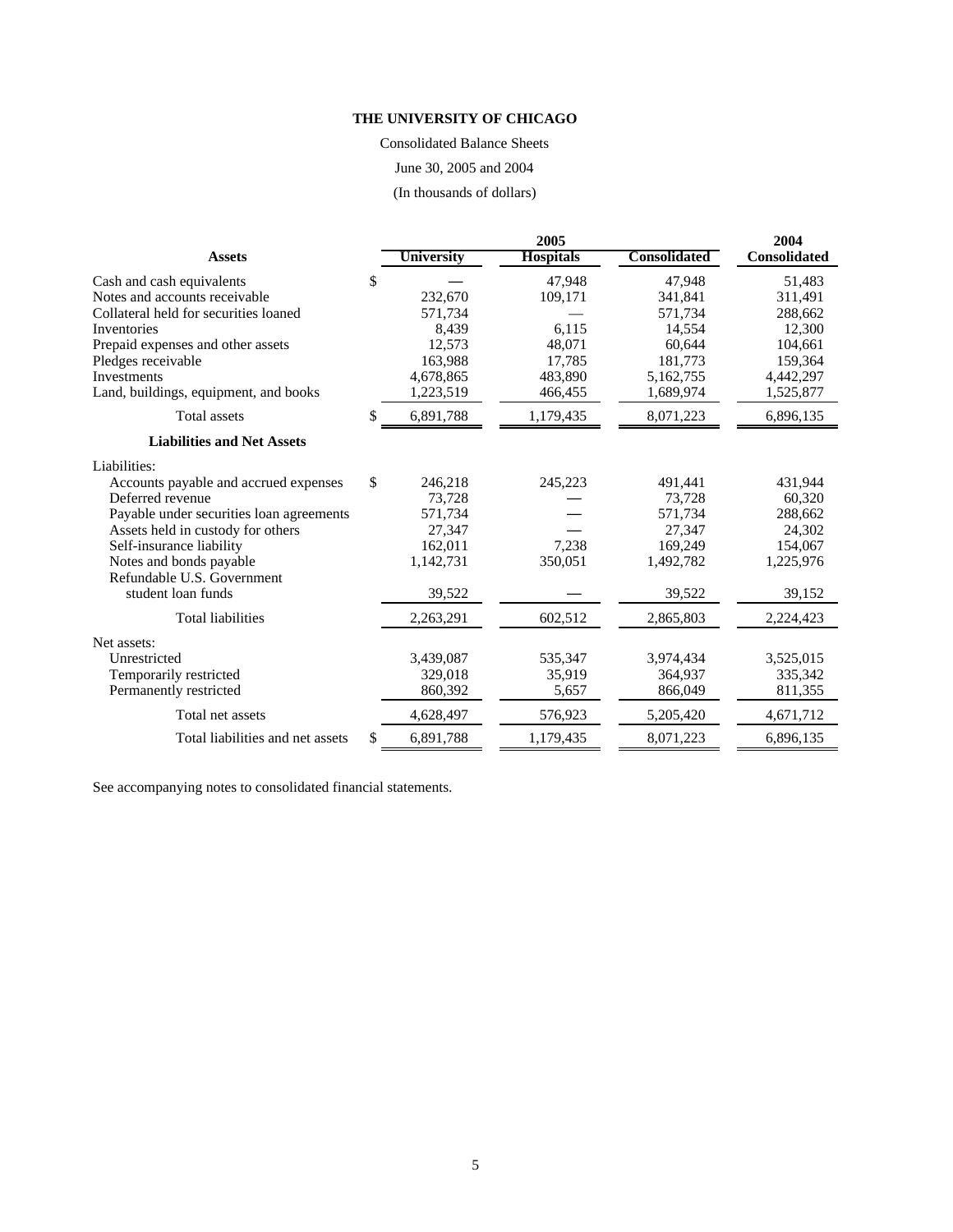#### Consolidated Statements of Cash Flows

Years ended June 30, 2005 and 2004

(In thousands of dollars)

|                                                              |               | 2004             |                     |                     |
|--------------------------------------------------------------|---------------|------------------|---------------------|---------------------|
|                                                              | Universitv    | <b>Hospitals</b> | <b>Consolidated</b> | <b>Consolidated</b> |
| Cash flows from operating activities:                        |               |                  |                     |                     |
| Increase in net assets                                       | \$<br>439,657 | 94,051           | 533,708             | 529,282             |
| Adjustments to reconcile increase in net assets              |               |                  |                     |                     |
| to net cash provided by operating activities:                |               |                  |                     |                     |
| Depreciation                                                 | 77,074        | 43,994           | 121,068             | 109,465             |
| Loss on debt refinancing                                     | 8,998         |                  | 8,998               |                     |
| Loss on disposal of land, buildings, equipment, and books    | 3,611         | 217              | 3,828               | 16.541              |
| Net gain on investments                                      | (532, 260)    | (16, 427)        | (548, 687)          | (458, 932)          |
| Private gifts and grants restricted for long-term investment | (121, 649)    | (1,360)          | (123,009)           | (91, 719)           |
| Other nonoperating changes                                   | 37,357        | 5,870            | 43,227              | 43,728              |
| Pension expense                                              | 15,078        | 7,000            | 22,078              | 11,499              |
| Minimum pension liability adjustment                         | 70,432        | 8,471            | 78,903              | (65, 674)           |
| Changes in assets and liabilities:                           |               |                  |                     |                     |
| Notes and accounts receivable                                | (14,976)      | (6,767)          | (21,743)            | 6,596               |
| Prepaid expenses and other assets                            | (7, 853)      | (4,733)          | (12, 586)           | 22,003              |
| Accounts payable and other liabilities                       | 31,386        | 16,508           | 47,894              | 34,608              |
| Self-insurance liability                                     | 14,690        | 492              | 15,182              | 15,655              |
| Total adjustments                                            | (418, 112)    | 53,265           | (364, 847)          | (356, 230)          |
| Net cash provided by operating activities                    | 21,545        | 147,316          | 168,861             | 173,052             |
| Cash flows from investing activities:                        |               |                  |                     |                     |
| Purchase of investments                                      | (1,248,971)   | (123, 409)       | (1,372,380)         | (1,062,655)         |
| Proceeds from sale of investments                            | 1,117,901     | 85,245           | 1,203,146           | 964,957             |
| Acquisition of land, buildings, equipment, and books         | (198, 944)    | (98, 366)        | (297,310)           | (338, 932)          |
| Loans disbursed                                              | (65, 584)     |                  | (65, 584)           | (63, 112)           |
| Principal collected on loans                                 | 56,977        |                  | 56,977              | 70,826              |
| Proceeds from sale of discontinued operations                |               |                  |                     | 1,000               |
| Net cash used in investing activities                        | (338, 621)    | (136, 530)       | (475, 151)          | (427, 916)          |
| Cash flows from financing activities:                        |               |                  |                     |                     |
| Proceeds from issuance of notes and bonds payable            | 714,122       |                  | 714,122             | 381,136             |
| Principal payments on notes and bonds payable                | (450, 344)    | (9,266)          | (459, 610)          | (185, 676)          |
| Proceeds from private gifts and grants restricted            |               |                  |                     |                     |
| for long-term investment                                     | 90,655        | 9,945            | 100,600             | 97,127              |
| Other nonoperating changes                                   | (37, 357)     | (15,000)         | (52, 357)           | (47, 021)           |
|                                                              |               |                  |                     |                     |
| Net cash provided by (used in) financing activities          | 317,076       | (14, 321)        | 302,755             | 245,566             |
| Decrease in cash and cash equivalents                        |               | (3,535)          | (3,535)             | (9,298)             |
| Cash and cash equivalents at:                                |               |                  |                     |                     |
| Beginning of year                                            |               | 51,483           | 51,483              | 60,781              |
| End of year                                                  | \$            | 47,948           | 47,948              | 51,483              |
| Supplemental disclosure of cash flow information:            |               |                  |                     |                     |
| Cash paid for interest                                       | \$<br>38,608  | 11,800           | 50,408              | 40.945              |

See accompanying notes to consolidated financial statements.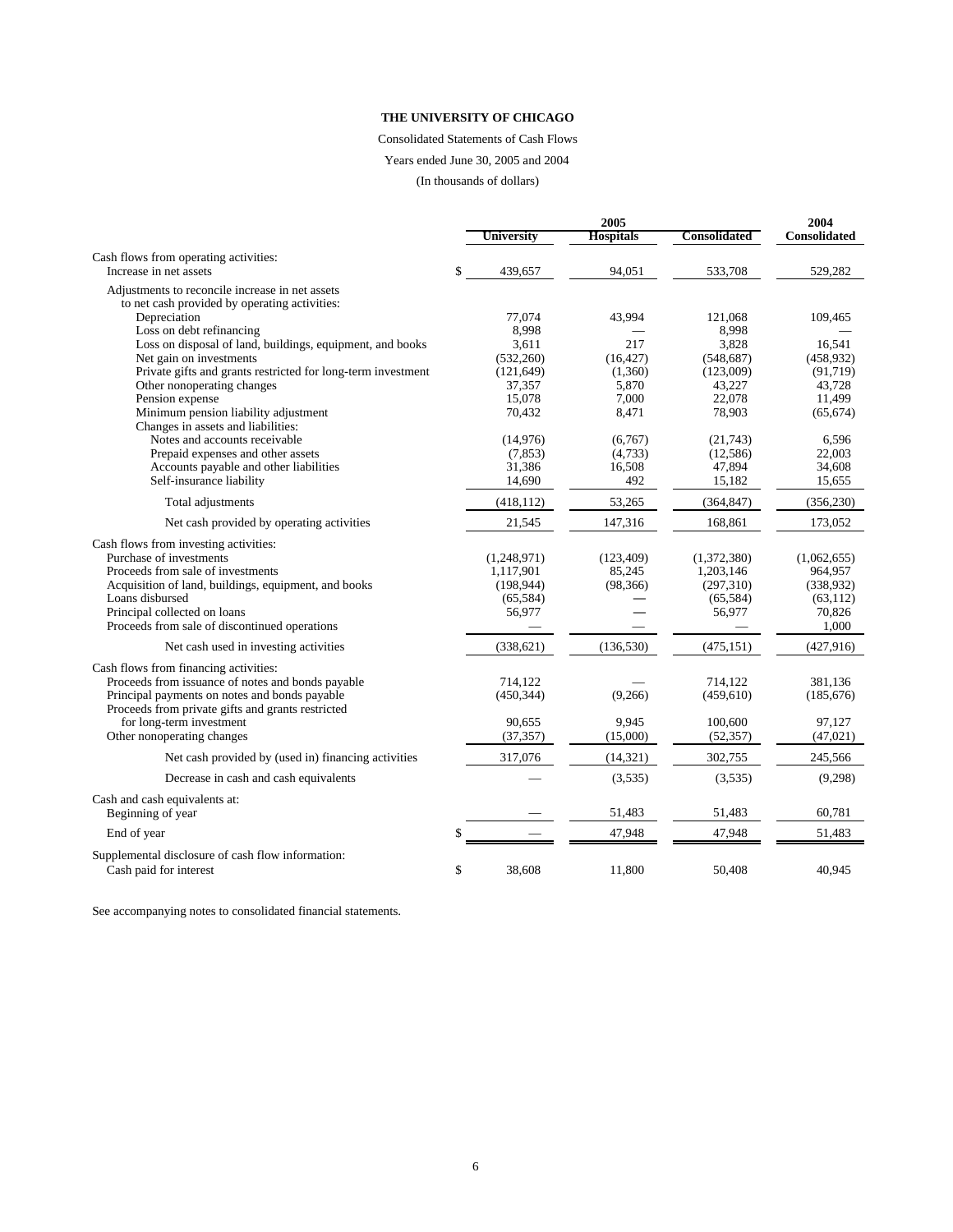Notes to Consolidated Financial Statements June 30, 2005 and 2004 (In thousands of dollars)

#### **(1) Summary of Significant Accounting Policies**

#### *Description of Business*

The University of Chicago (the University) is a private, nondenominational, coeducational institution of higher learning and research. The University provides education and training services, primarily for students enrolled in undergraduate, graduate, and professional degree programs, and performs research, training, and other services under grants, contracts, and other agreements with sponsoring organizations, including both government agencies and private enterprises. Certain members of the University's faculty also provide professional medical services to patients at The University of Chicago Hospitals (the Hospitals) and other health care facilities located in the area.

Significant accounting policies followed by the University and the Hospitals are set forth below. Accounting policies specific to the Hospitals are discussed in note 2.

#### *Basis of Presentation*

The consolidated financial statements of the University have been prepared on the accrual basis and include the accounts of the University and the Hospitals. The organization of the Hospitals and agreements between the University and the Hospitals are discussed in note 2.

The University maintains its accounts in accordance with the principles of fund accounting. Under this method of accounting, resources for various purposes are classified into funds that are in accordance with activities or objectives specified by donors. Separate accounts are maintained for each fund.

For reporting purposes, however, the University follows the reporting requirements of Statement of Financial Accounting Standards No. 117, *Financial Statements of Not-for-Profit Organizations* (SFAS No. 117). SFAS No. 117 requires that resources be classified for reporting purposes based on the existence or absence of donor-imposed restrictions. This is accomplished by classification of fund balances into three classes of net assets – unrestricted, temporarily restricted, and permanently restricted. Descriptions of the three net asset categories and the types of transactions affecting each category follow:

- Unrestricted net assets that are not subject to donor-imposed restrictions. Items that affect this net asset category principally consist of fees for service and related expenses associated with the core activities of the University – instruction, conduct of sponsored research, and provision of health care services. In addition to these exchange transactions, changes in this category of net assets include realized and unrealized gains and losses on endowment funds and certain types of philanthropic support. Such philanthropic support includes unrestricted gifts, including those designated by the Board to function as endowment and restricted gifts whose donor-imposed restrictions were met during the fiscal year, as well as restricted gifts and grants for buildings and equipment that have been amortized over the useful life of the assets acquired or constructed.
- Temporarily Restricted net assets subject to donor-imposed restrictions that will be met either by actions of the University or the passage of time. Items that affect this net asset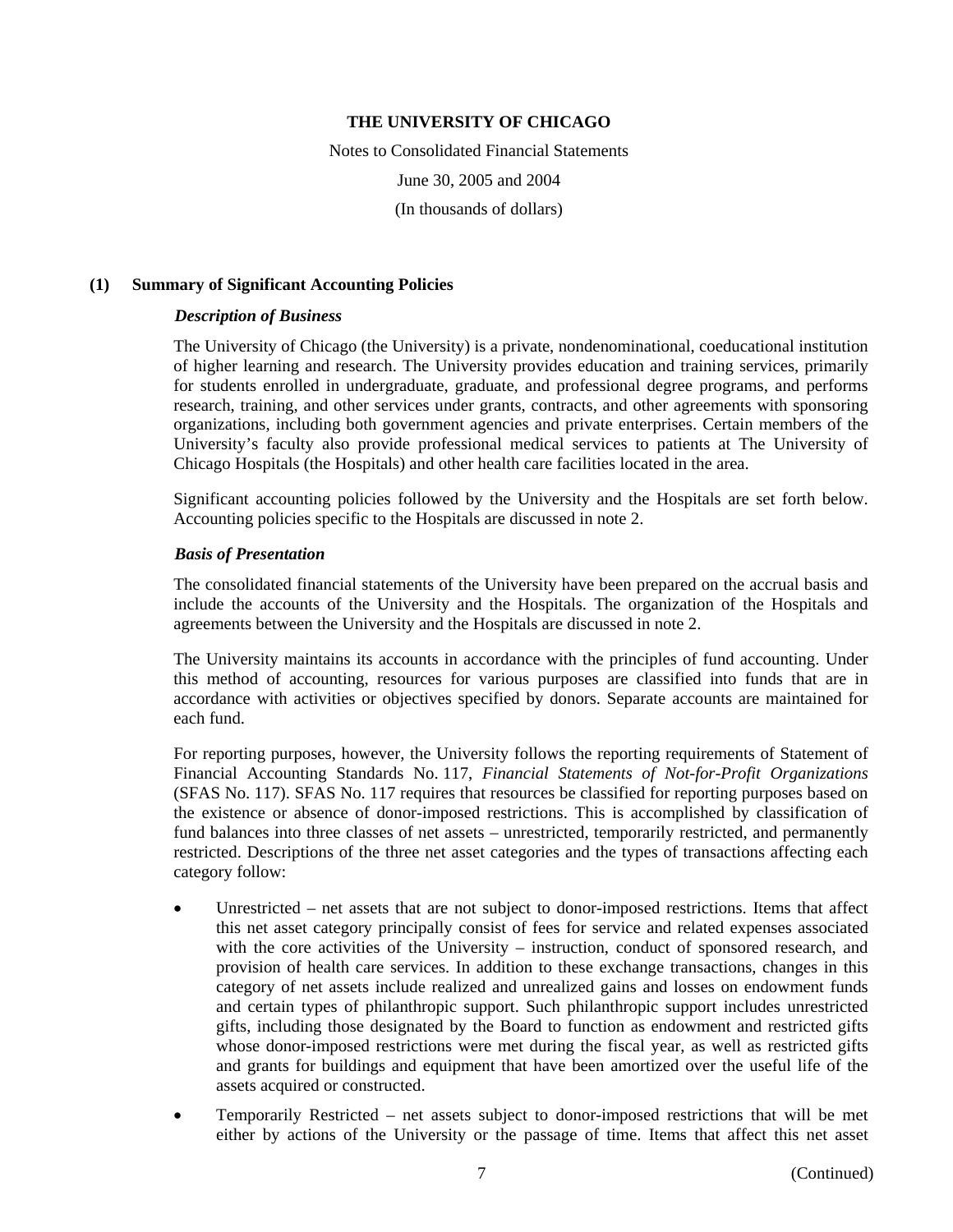Notes to Consolidated Financial Statements

June 30, 2005 and 2004

(In thousands of dollars)

category are gifts for which donor-imposed restrictions have not been met, gifts and grants for buildings and equipment, annuity and life income gifts, pledges for which the ultimate purpose of the proceeds is not permanently restricted, and endowments where the principal may be expended upon the passage of a stated period of time (term endowments). Expirations of restrictions on temporarily restricted net assets, including amortization of restricted gifts and grants for buildings and equipment, are reported as reclassifications between the net asset classes and included in other and amounted to \$32,400 in fiscal 2005 and \$37,677 in fiscal 2004.

• Permanently Restricted – net assets subject to donor-imposed restrictions to be maintained permanently by the University. Items that affect this net asset category include gifts and pledges wherein donors stipulate that the corpus be held in perpetuity (primarily gifts for endowment and providing loans to students) and only the income be made available for program operations, and annuity and life income gifts for which the ultimate purpose of the proceeds is permanently restricted.

|                             | 2005                |                                  |                                  |              |                      |  |  |  |  |  |
|-----------------------------|---------------------|----------------------------------|----------------------------------|--------------|----------------------|--|--|--|--|--|
| <b>Detail of Net Assets</b> | <b>Unrestricted</b> | <b>Temporarily</b><br>restricted | <b>Permanently</b><br>restricted | <b>Total</b> | 2004<br><b>Total</b> |  |  |  |  |  |
| University:                 |                     |                                  |                                  |              |                      |  |  |  |  |  |
| Operating                   | \$<br>81,998        | 17,854                           |                                  | 99,852       | 189,870              |  |  |  |  |  |
| Pledges                     |                     | 116,073                          | 47,915                           | 163,988      | 132,994              |  |  |  |  |  |
| Student loans               |                     |                                  | 13,713                           | 13,713       | 12,636               |  |  |  |  |  |
| Endowment                   | 3,165,412           | 23,440                           | 769,772                          | 3,958,624    | 3,462,474            |  |  |  |  |  |
| Annuity and life income     |                     | 14,073                           | 28,992                           | 43,065       | 39,085               |  |  |  |  |  |
| Net investment in           |                     |                                  |                                  |              |                      |  |  |  |  |  |
| physical properties         | 191,677             | 157,578                          |                                  | 349,255      | 351,781              |  |  |  |  |  |
| Subtotal                    | 3,439,087           | 329,018                          | 860,392                          | 4,628,497    | 4,188,840            |  |  |  |  |  |
| Hospitals:                  |                     |                                  |                                  |              |                      |  |  |  |  |  |
| Operating                   | 268,925             | 18,494                           |                                  | 287,419      | 246,249              |  |  |  |  |  |
| Pledges                     |                     | 17,425                           | 360                              | 17,785       | 26,370               |  |  |  |  |  |
| Endowment                   | 150,018             |                                  | 5,297                            | 155,315      | 138,040              |  |  |  |  |  |
| Net investment in           |                     |                                  |                                  |              |                      |  |  |  |  |  |
| physical properties         | 116,404             |                                  |                                  | 116,404      | 72,213               |  |  |  |  |  |
| Subtotal                    | 535,347             | 35,919                           | 5,657                            | 576,923      | 482,872              |  |  |  |  |  |
| Total                       | \$<br>3,974,434     | 364,937                          | 866,049                          | 5,205,420    | 4,671,712            |  |  |  |  |  |

Net assets consisted of the following at June 30:

#### *Operations*

Operating results in the consolidated statements of activities reflect all transactions increasing or decreasing unrestricted net assets except those items associated with long-term investment and other infrequent gains and losses.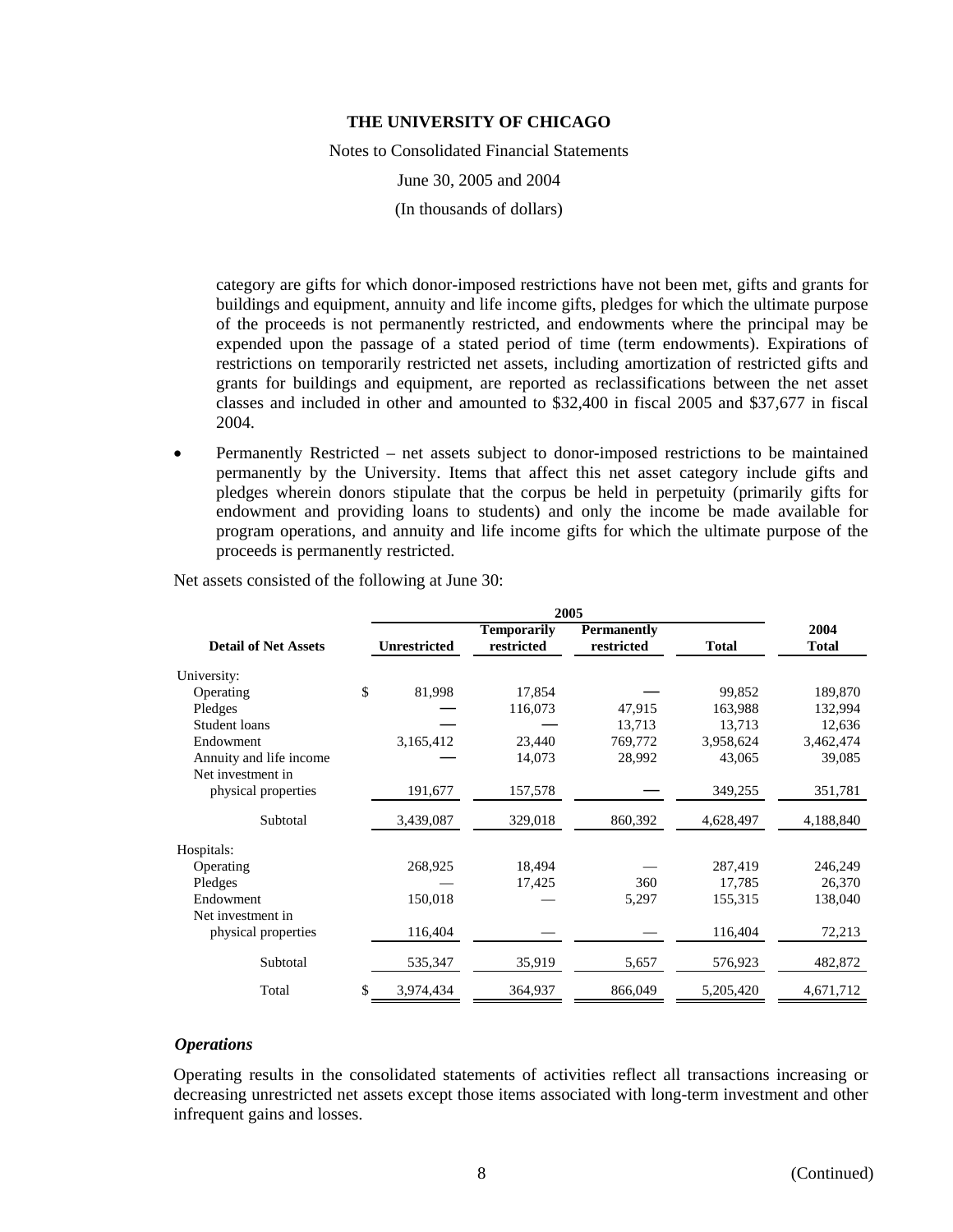Notes to Consolidated Financial Statements June 30, 2005 and 2004 (In thousands of dollars)

As discussed in note 2, the Hospitals provides certain operating support to the University's Biological Sciences Division. Such support is included in other operating income by the University to the extent expended for noncapital purposes during the period, and amounted to \$14,373 in fiscal 2005 and \$15,363 in fiscal 2004.

#### *Tuition and Fees*

Student tuition and fees are recorded as revenue during the year the related academic services are rendered. Student tuition and fees received in advance of services to be rendered are recorded as deferred revenue.

#### *Gifts, Grants, and Contracts*

Gifts, including unconditional pledges, are recognized in the appropriate category of net assets in the period received. Contributions of assets other than cash are recorded at their estimated fair value at date of gift. Pledges receivable are stated at the estimated net present value, net of an allowance for uncollectible amounts. Conditional promises to give are not recognized until the conditions on which they depend are substantially met.

Revenue from government and private grant and contract agreements is recognized as it is earned through expenditure in accordance with the agreements. Any funding received in advance of expenditure is recorded as deferred revenue on the consolidated balance sheets. Included in deferred revenue at June 30, 2005 and 2004 are \$40,731 and \$36,698, respectively, of private grant and contract receipts which have not been expended.

Private gifts, grants, and contracts operating revenue for fiscal years 2005 and 2004 consists of the following:

|                   | 2004             |              |                  |
|-------------------|------------------|--------------|------------------|
| <b>University</b> | <b>Hospitals</b> | <b>Total</b> | <b>Total</b>     |
|                   |                  |              |                  |
| \$<br>16,918      | 529              | 17,447       | 15,775           |
|                   |                  |              |                  |
|                   |                  |              |                  |
|                   |                  |              |                  |
|                   |                  |              |                  |
|                   |                  |              |                  |
|                   |                  |              | 21,538           |
|                   |                  |              | 47,009           |
| \$<br>92,551      | 529              | 93,080       | 84,322           |
|                   | 21,802<br>53,831 | 2005         | 21,802<br>53,831 |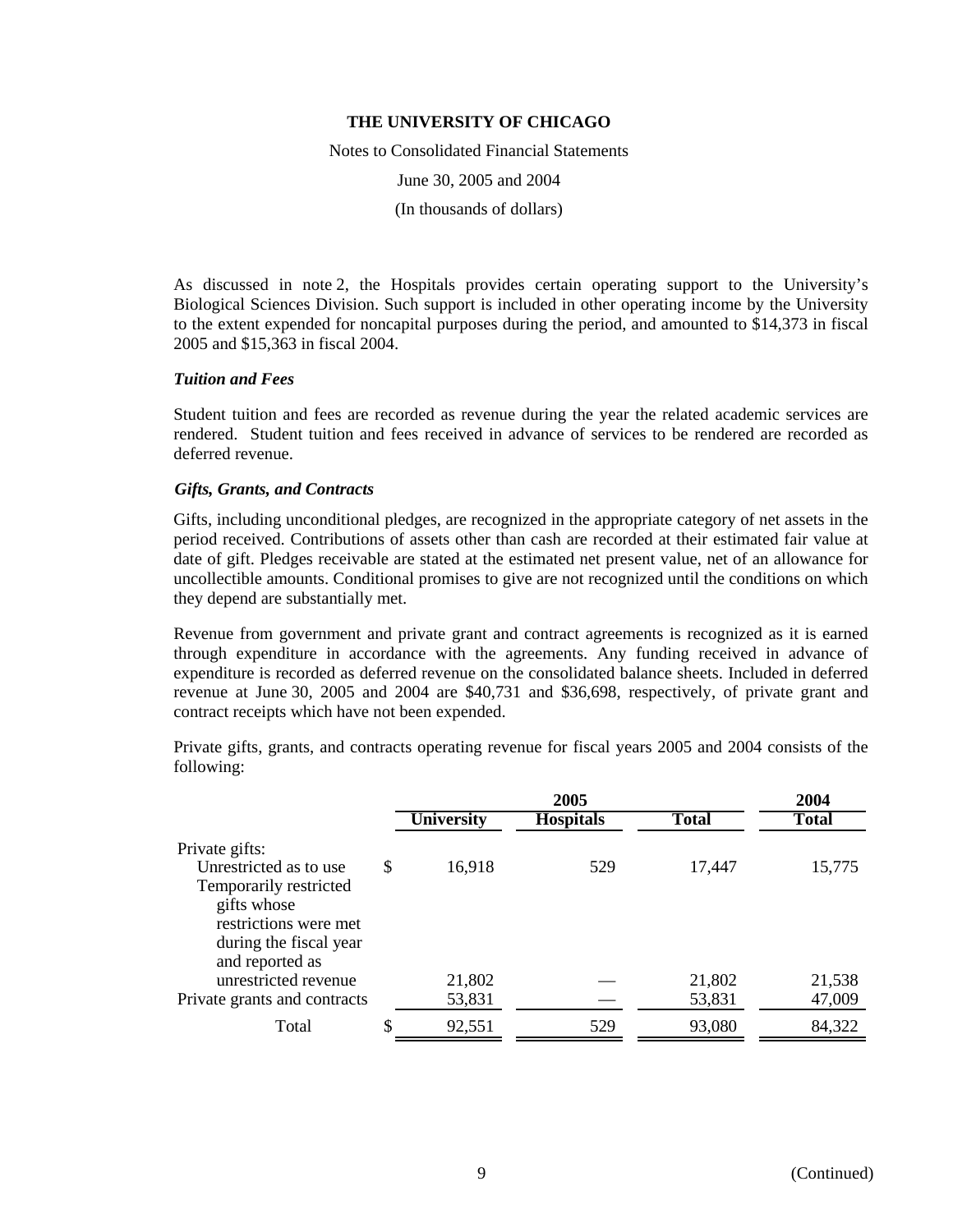Notes to Consolidated Financial Statements June 30, 2005 and 2004 (In thousands of dollars)

#### *Endowment Payout*

The University utilizes the total return concept in allocating endowment income. In accordance with the University's total return objective, between 4.5% and 5.5% of a twelve quarter moving average of the fair value of endowment investments, lagged by one year, is available each year for expenditure in the form of endowment payout. The exact payout percentage, which is set each year by the Board of Trustees with the objective of a 5% average payout over time, was 5.1% and 5.0% for the fiscal years ended June 30, 2005 and 2004, respectively.

If endowment income received is not sufficient to support the total return objective, the balance is provided from capital gains. If income received is in excess of the objective, the balance is reinvested in the endowment.

Endowment payout for fiscal years 2005 and 2004 consists of the following:

|                                                                                                           |   |            | 2004             |              |              |
|-----------------------------------------------------------------------------------------------------------|---|------------|------------------|--------------|--------------|
|                                                                                                           |   | University | <b>Hospitals</b> | <b>Total</b> | <b>Total</b> |
| Interest, dividends,<br>and rents<br>Realized investment gains<br>used to support the<br>endowment payout | S | 77,786     | 3,004            | 80,790       | 68,551       |
| formula                                                                                                   |   | 101,067    | 4,070            | 105,137      | 120,619      |
| Total                                                                                                     | S | 178,853    | 7,074            | 185,927      | 189,170      |

Unrestricted operating endowment payout revenue for fiscal years 2005 and 2004 consists of the following:

|                                                                                                                               |               | 2004             |              |              |
|-------------------------------------------------------------------------------------------------------------------------------|---------------|------------------|--------------|--------------|
|                                                                                                                               | University    | <b>Hospitals</b> | <b>Total</b> | <b>Total</b> |
| Unrestricted payout<br>Temporarily restricted<br>payout whose restrictions<br>were met during the<br>fiscal year and reported | \$<br>48,324  | 7,074            | 55,398       | 49,910       |
| as unrestricted revenue                                                                                                       | 128,516       |                  | 128,516      | 136,791      |
| Total                                                                                                                         | \$<br>176,840 | 7.074            | 183,914      | 186,701      |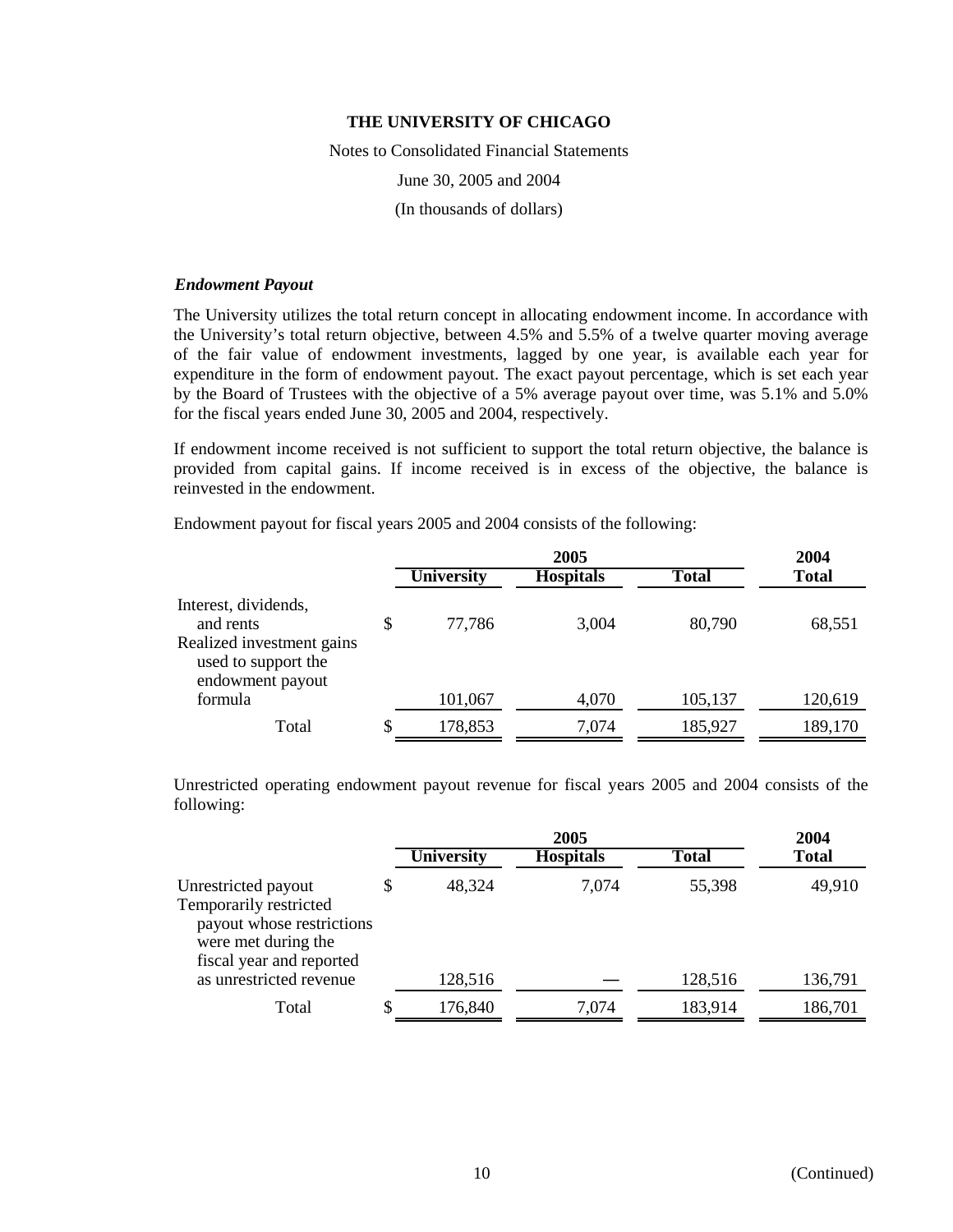Notes to Consolidated Financial Statements June 30, 2005 and 2004 (In thousands of dollars)

#### *Patient Care*

Net patient service revenue reflects the estimated net realizable amounts due from third-party payors for services rendered. A majority of patient care revenue is derived from contractual agreements with Medicare, Medicaid, Blue Cross/Blue Shield, managed care, and certain other programs. Payments under these agreements and programs are based on specific amounts per case or contracted prices. Certain revenue received from third-party payors is subject to audit and retroactive adjustment. Any changes in estimates under these contracts are recorded in operations currently.

#### *Cash Equivalents*

Cash equivalents include U.S. Treasury notes, commercial paper, and corporate notes with original maturities of three months or less, except that such instruments purchased with endowment assets or funds on deposit with bond trustees are classified as investments.

#### *Inventories*

Inventories are comprised principally of goods and supplies held by the University Press and Hospitals and are valued at the lower of cost or net realizable value.

#### *Investments*

Investments are recorded in the consolidated financial statements at fair value. The fair value of investments is based on quoted market prices, except for certain alternative investments, such as private equity, real assets, and absolute return, for which quoted market prices may not be available. The estimated fair value for absolute return investments is based on valuations provided by the external managers as of June 30. The estimated fair value for private equity and real asset investments is based on valuations provided by the external investment managers as of March 31, adjusted for cash receipts, cash disbursements and securities distributions through June 30. The valuations for these alternative investments necessarily involve estimates, appraisals, assumptions, and methods which are reviewed by the University's Investment Office.

The University does not engage directly in unhedged speculative investments, however, the board of trustees has authorized derivative investments to gain market exposure within asset class ranges, hedge nondollar investments and currencies, and provide for defensive portfolio strategies. To minimize the risk of loss, hedge fund investments are diversified by strategy, external manager, and number of positions. In addition, the activities of all hedge fund managers are regularly reviewed by their independent outside auditors and the University Investment Office. The risk of any derivative exposure is limited to the amount invested with each manager. Derivative investments are recorded at fair value and valuation gains and losses are included in the consolidated statements of activities.

#### *Land, Building, Equipment, and Books*

Land, buildings, equipment, and books are generally stated at cost, less accumulated depreciation. Depreciation is computed on the straight-line method over the estimated useful lives of the assets.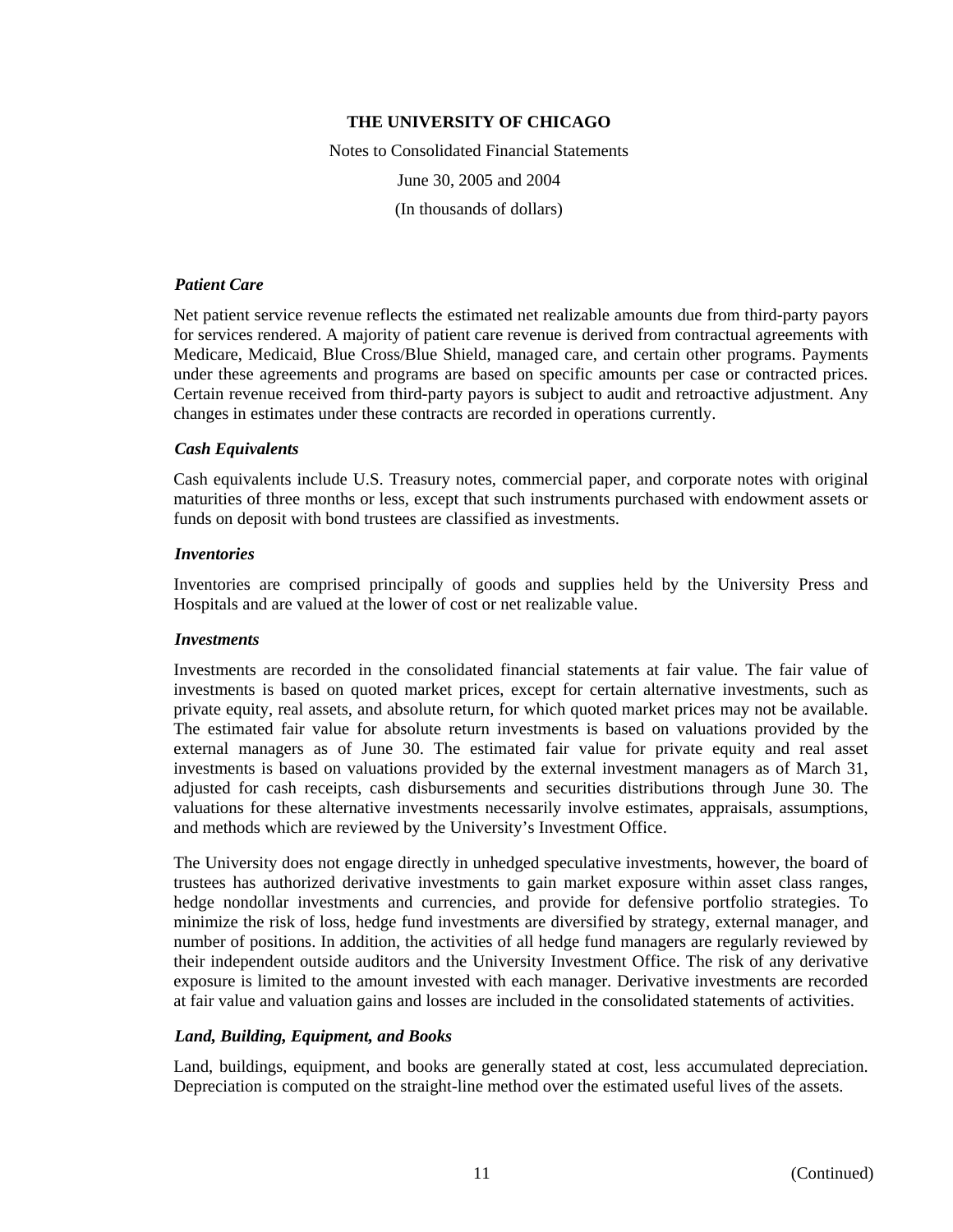Notes to Consolidated Financial Statements June 30, 2005 and 2004 (In thousands of dollars)

#### *Split Interest Agreements*

The University's split interest agreements with donors consist primarily of irrevocable charitable remainder trusts for which the University serves as trustee. Assets held in these trusts are included in investments. Contribution revenue is recognized at the dates the trusts are established after recording liabilities for the present value of the estimated future payments to be made to the donors and/or other beneficiaries. The liabilities are adjusted during the term of the trusts for changes in the value of the assets, accretion of the discount, and other changes in the estimates of future benefits.

#### *Use of Estimates*

The preparation of financial statements in accordance with generally accepted accounting principles requires that management make a number of estimates and assumptions related to the reporting of assets and liabilities and the disclosure of contingent assets and liabilities at the balance sheet date, and the reporting of revenue, expenses, gains, and losses during the period. Actual results may differ from those estimates.

#### *Reclassifications*

Certain 2004 amounts have been reclassified to conform to the 2005 presentation.

#### **(2) The University of Chicago Hospitals**

#### *Organization*

The University of Chicago Hospitals was incorporated and assumed the operations of the University hospitals and clinics on October 1, 1986. The University of Chicago Hospitals also includes QV, Inc., an affiliated not-for-profit health care corporation operating clinics in the Chicago area, and until fiscal 2004, a home health care agency.

#### *Agreements with the University*

The relationship between the University and the Hospitals is defined in an Affiliation Agreement and an Operating Agreement, both dated October 1, 1986. The Operating Agreement was amended and a Lease Agreement between the University and the Hospitals was entered into as of June 30, 1987. Additional lease agreements have been entered into from time to time. The Affiliation Agreement has an initial term of 40 years which automatically renews for additional successive 10-year terms following expiration of the initial term, unless either party provides the other with at least two years' prior notice of its election not to renew. The Affiliation Agreement specifies University and Hospitals' responsibilities for the provision of patient care, teaching, and research at the hospitals and clinics. The Operating Agreement provides for the management and operation by the Hospitals of the University's hospital and clinic facilities. The Lease Agreement provides a leasehold interest in the University health care facilities and certain land and parking structures.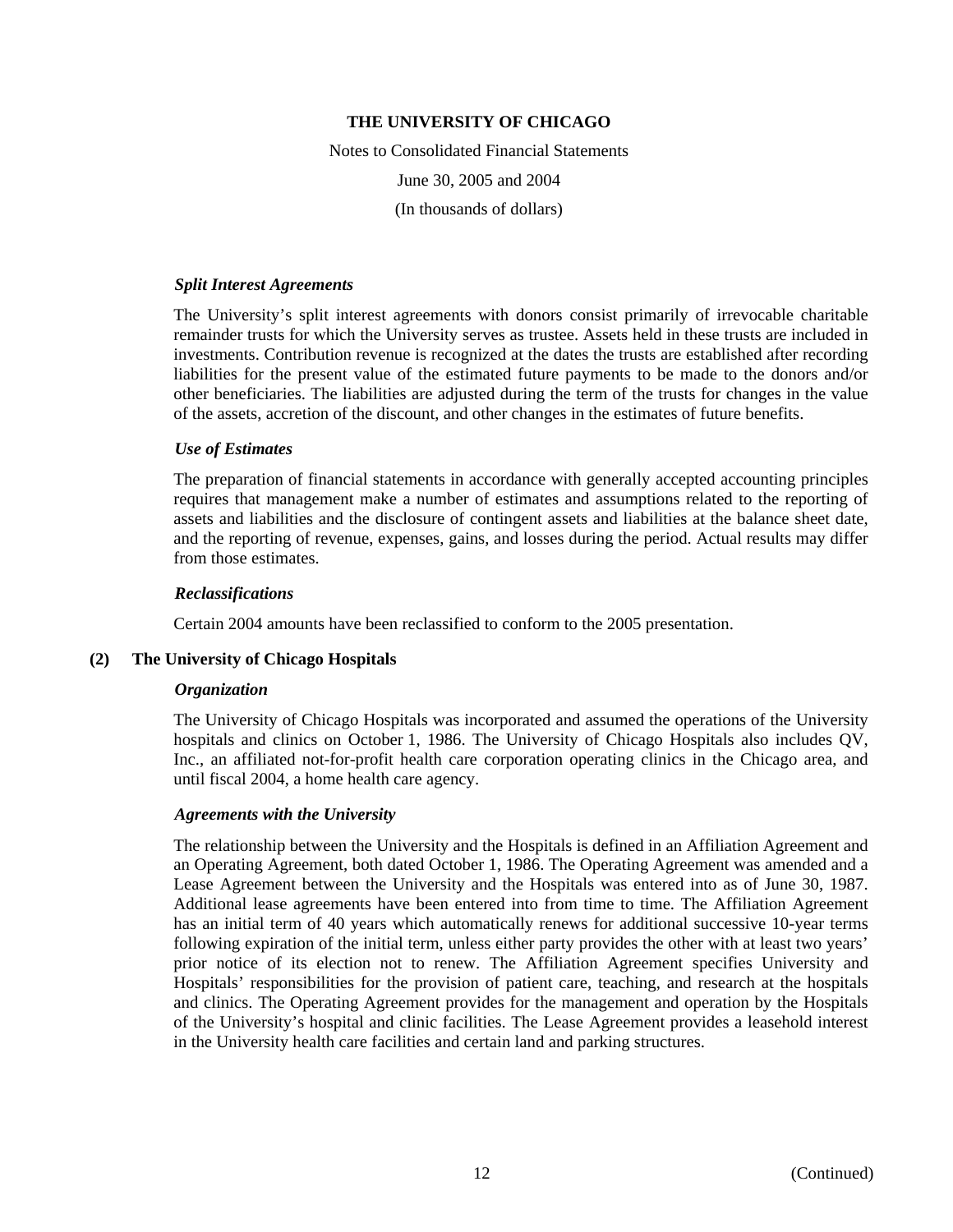Notes to Consolidated Financial Statements June 30, 2005 and 2004 (In thousands of dollars)

#### *Basis of Presentation*

The Hospitals maintains its accounts and prepares stand-alone financial statements in conformity with accounting and reporting principles of the American Institute of Certified Public Accountants *Audit and Accounting Guide Health Care Organizations*. For purposes of presentation of the Hospitals' financial position and changes in net assets in the consolidated financial statements, several reclassifications have been made as follows: (1) the provision for uncollectible Hospitals' patient accounts receivable of \$50,947 in fiscal year 2005 and \$43,869 in fiscal year 2004 has been reclassified as a reduction of patient care revenue and (2) realized investment gains of \$10,570 in fiscal year 2005 and \$1,550 in fiscal year 2004 not used for operations have been reclassified as a nonoperating change in unrestricted net assets.

The Hospitals have made certain commitments to support the enhancement and expansion of several programs within the University's Biological Sciences Division. During fiscal 2005 and fiscal 2004, the Hospitals transferred \$15,000 annually to the University in support of these programs.

#### **(3) Investments**

Fair values of investments at June 30, 2005 and 2004 are shown below:

|                                | 2005                        |           |            |                          |              |              |  |  |  |
|--------------------------------|-----------------------------|-----------|------------|--------------------------|--------------|--------------|--|--|--|
|                                | University<br>and Hospitals |           |            | <b>Other investments</b> |              |              |  |  |  |
|                                |                             | endowment | University | <b>Hospitals</b>         | <b>Total</b> | <b>Total</b> |  |  |  |
| Cash equivalents               | \$                          | 20.492    | 2.757      |                          | 23.249       | 127,457      |  |  |  |
| Domestic public equities       |                             | 923,642   | 48,500     | 186,386                  | 1,158,528    | 1,056,687    |  |  |  |
| International public equities  |                             | 742,879   | 18.199     | 445                      | 761.523      | 673.729      |  |  |  |
| Private equity                 |                             | 657,665   | 3.830      | 17.994                   | 679.489      | 619.520      |  |  |  |
| Real assets                    |                             | 342.161   | 8,497      | 4,924                    | 355,582      | 310.321      |  |  |  |
| Absolute return                |                             | 727,325   | 4,235      |                          | 731,560      | 591,347      |  |  |  |
| High yield bonds               |                             | 196.637   | 7.326      |                          | 203.963      | 176,782      |  |  |  |
| Fixed income                   |                             | 479.804   | 249,641    | 108.365                  | 837,810      | 553.729      |  |  |  |
| Funds held in trust (primarily |                             |           |            |                          |              |              |  |  |  |
| cash equivalents and bonds)    |                             | 23,334    | 377,256    | 10,461                   | 411,051      | 332,725      |  |  |  |
| Total                          |                             | 4,113,939 | 720,241    | 328,575                  | 5,162,755    | 4,442,297    |  |  |  |

The University is obligated under certain limited partnership investment fund agreements to advance additional funding periodically up to specified levels. At June 30, 2005, the University had unfunded commitments of \$680,157 which are likely to be called through 2012.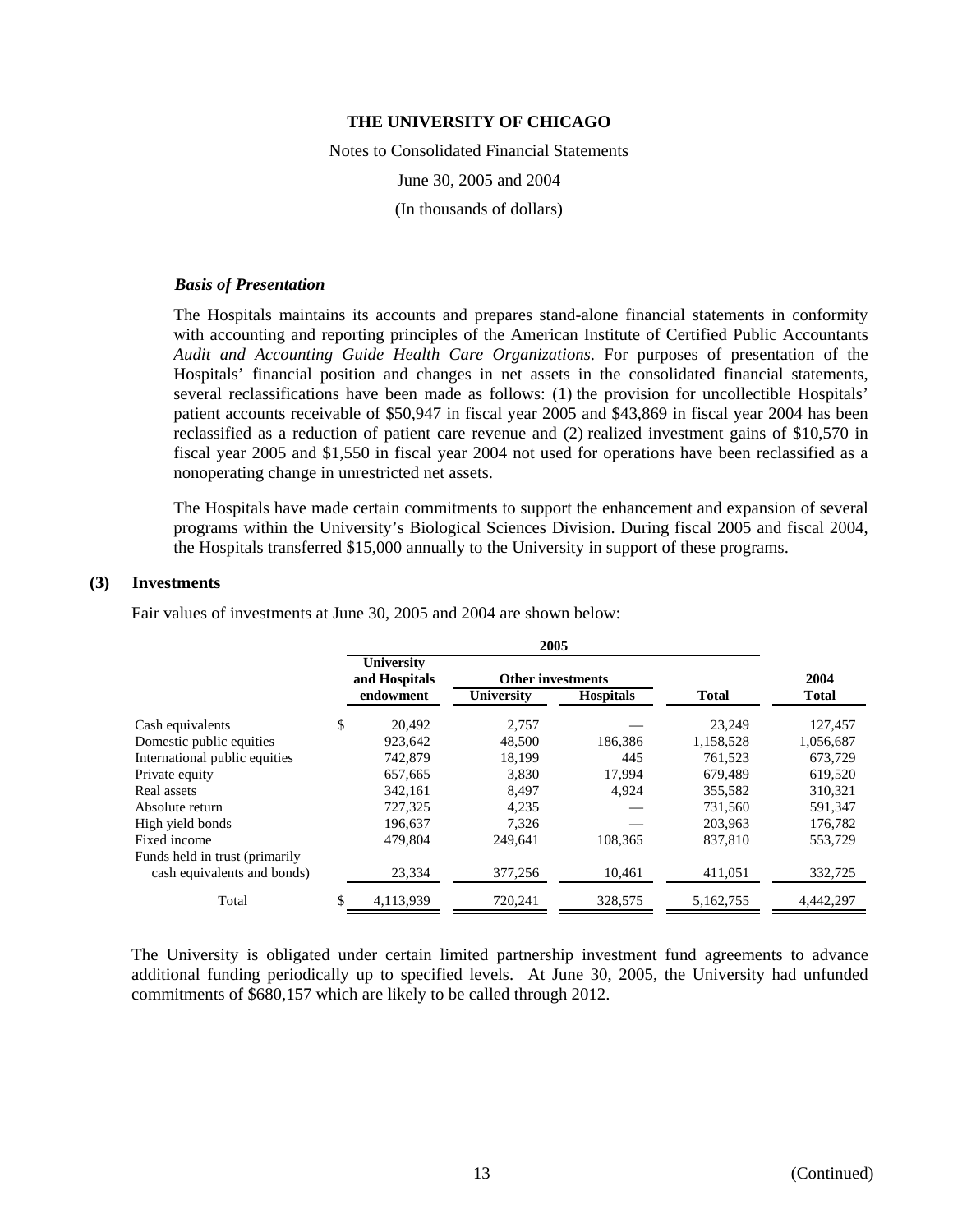Notes to Consolidated Financial Statements

June 30, 2005 and 2004

(In thousands of dollars)

Changes in the fair value of endowment investments were as follows for the fiscal years ended June 30, 2005 and 2004:

|                                                                                                                          |               |                   | 2005             |                     | 2004                |
|--------------------------------------------------------------------------------------------------------------------------|---------------|-------------------|------------------|---------------------|---------------------|
|                                                                                                                          |               | <b>University</b> | <b>Hospitals</b> | <b>Consolidated</b> | <b>Consolidated</b> |
| Investment return:                                                                                                       |               |                   |                  |                     |                     |
| Endowment yield (interest,<br>dividends, and rents)<br>Realized gains                                                    | $\mathcal{S}$ | 77,786            | 3,004            | 80,790              | 68,551              |
| on investments<br>Unrealized gains                                                                                       |               | 340,724           | 13,602           | 354,326             | 111,907             |
| on investments                                                                                                           |               | 193,997           | 7,672            | 201,669             | 337,308             |
| Total investment<br>return                                                                                               |               | 612,507           | 24,278           | 636,785             | 517,766             |
| Endowment payout                                                                                                         |               | (178, 853)        | (7,074)          | (185, 927)          | (189, 170)          |
| Net investment<br>return                                                                                                 |               | 433,654           | 17,204           | 450,858             | 328,596             |
| Other changes in endowment<br>investments:<br>Gifts and pledge payments<br>received in cash<br>Transfers to create funds |               | 50,877            | 71               | 50,948              | 47,667              |
| functioning as<br>endowment<br>Other changes                                                                             |               | 9,828<br>1,791    |                  | 9,828<br>1,791      | 18,025<br>2,069     |
| Total other<br>changes in<br>endowment<br>investments                                                                    |               | 62,496            | 71               | 62,567              | 67,761              |
| Net change in<br>endowment<br>investments                                                                                |               | 496,150           | 17,275           | 513,425             | 396,357             |
| Endowment investments at:<br>Beginning of year                                                                           |               | 3,462,474         | 138,040          | 3,600,514           | 3,204,157           |
| End of year                                                                                                              | \$            | 3,958,624         | 155,315          | 4,113,939           | 3,600,514           |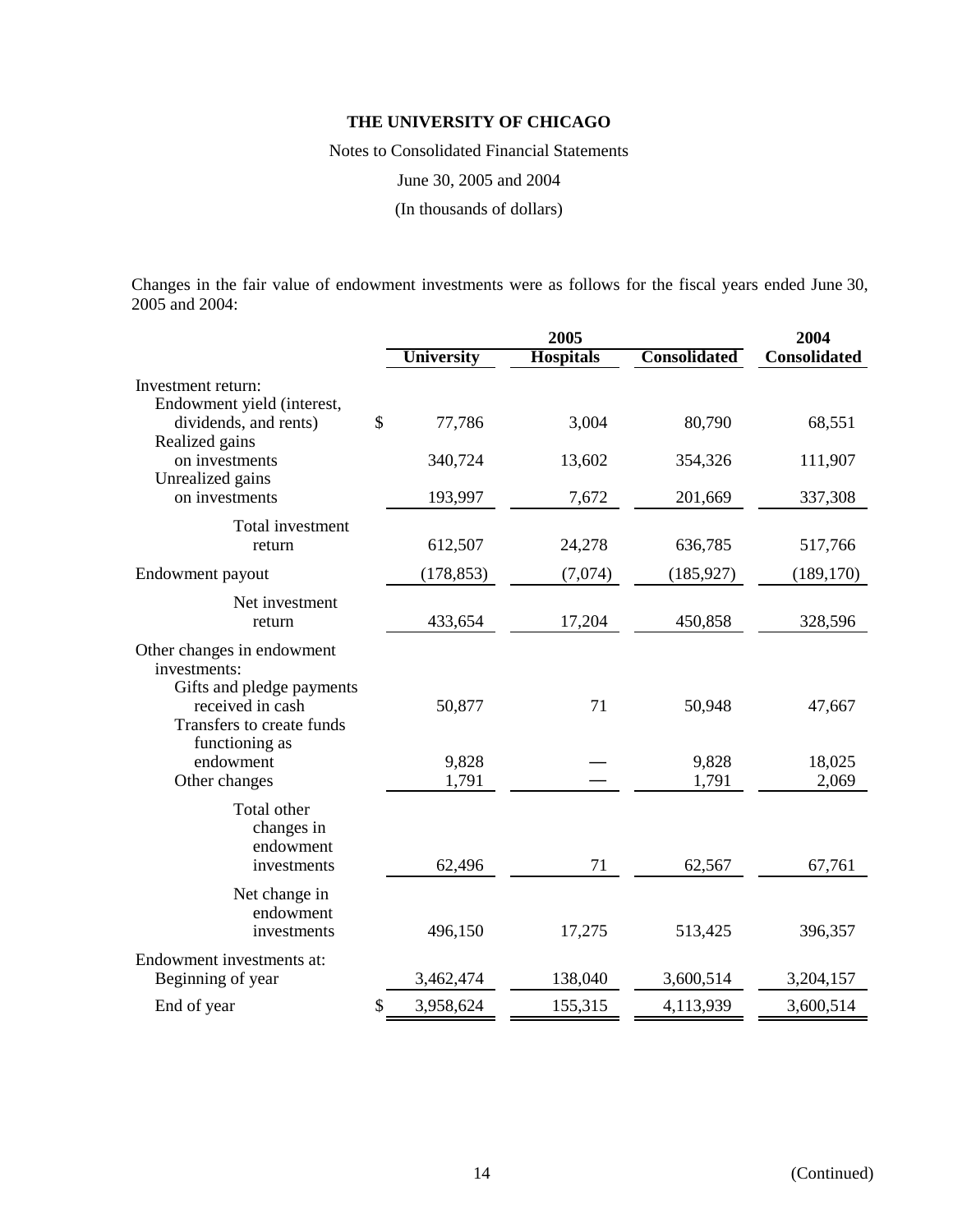Notes to Consolidated Financial Statements

June 30, 2005 and 2004

(In thousands of dollars)

#### **(4) Notes and Accounts Receivable**

Components of notes and accounts receivable at June 30, 2005 and 2004 are shown below:

|                                                            |                   | 2005             | 2004              |                  |  |
|------------------------------------------------------------|-------------------|------------------|-------------------|------------------|--|
|                                                            | <b>University</b> | <b>Hospitals</b> | <b>University</b> | <b>Hospitals</b> |  |
| Patients                                                   | \$<br>103,145     | 147,931          | 71,056            | 146,343          |  |
| Students:                                                  |                   |                  |                   |                  |  |
| Loans                                                      | 128,880           |                  | 120,355           |                  |  |
| Tuition and fees                                           | 4,636             |                  | 3,949             |                  |  |
| U.S. Government                                            | 22,711            |                  | 16,554            |                  |  |
| All other                                                  | 64,381            |                  | 60,226            |                  |  |
| Subtotal                                                   | 323,753           | 147,931          | 272,140           | 146,343          |  |
| Less allowance for doubtful<br>accounts (primarily patient |                   |                  |                   |                  |  |
| receivables)                                               | (91,083)          | (38, 760)        | (63, 053)         | (43,939)         |  |
| Total                                                      | 232,670           | 109,171          | 209,087           | 102,404          |  |

### **(5) Land, Buildings, Equipment, and Books**

Components of land, buildings, equipment, and books at June 30, 2005 and 2004 are shown below:

|                               |    | 2005              |                  | 2004              |                  |  |
|-------------------------------|----|-------------------|------------------|-------------------|------------------|--|
|                               |    | <b>University</b> | <b>Hospitals</b> | <b>University</b> | <b>Hospitals</b> |  |
| Land                          | \$ | 41,890            | 26,415           | 37,838            | 21,905           |  |
| <b>Buildings</b>              |    | 1,231,339         | 500,512          | 1,051,237         | 389,026          |  |
| Equipment                     |    | 259,706           | 302,129          | 241,725           | 263,019          |  |
| <b>Books</b>                  |    | 190,532           |                  | 178,904           |                  |  |
| Construction in-progress      |    | 225,346           | 53,061           | 262,514           | 113,738          |  |
| Subtotal                      |    | 1,948,813         | 882,117          | 1,772,218         | 787,688          |  |
| Less accumulated depreciation |    | (725, 294)        | (415, 662)       | (658, 758)        | (375, 271)       |  |
| Total                         | S  | 1,223,519         | 466,455          | 1,113,460         | 412,417          |  |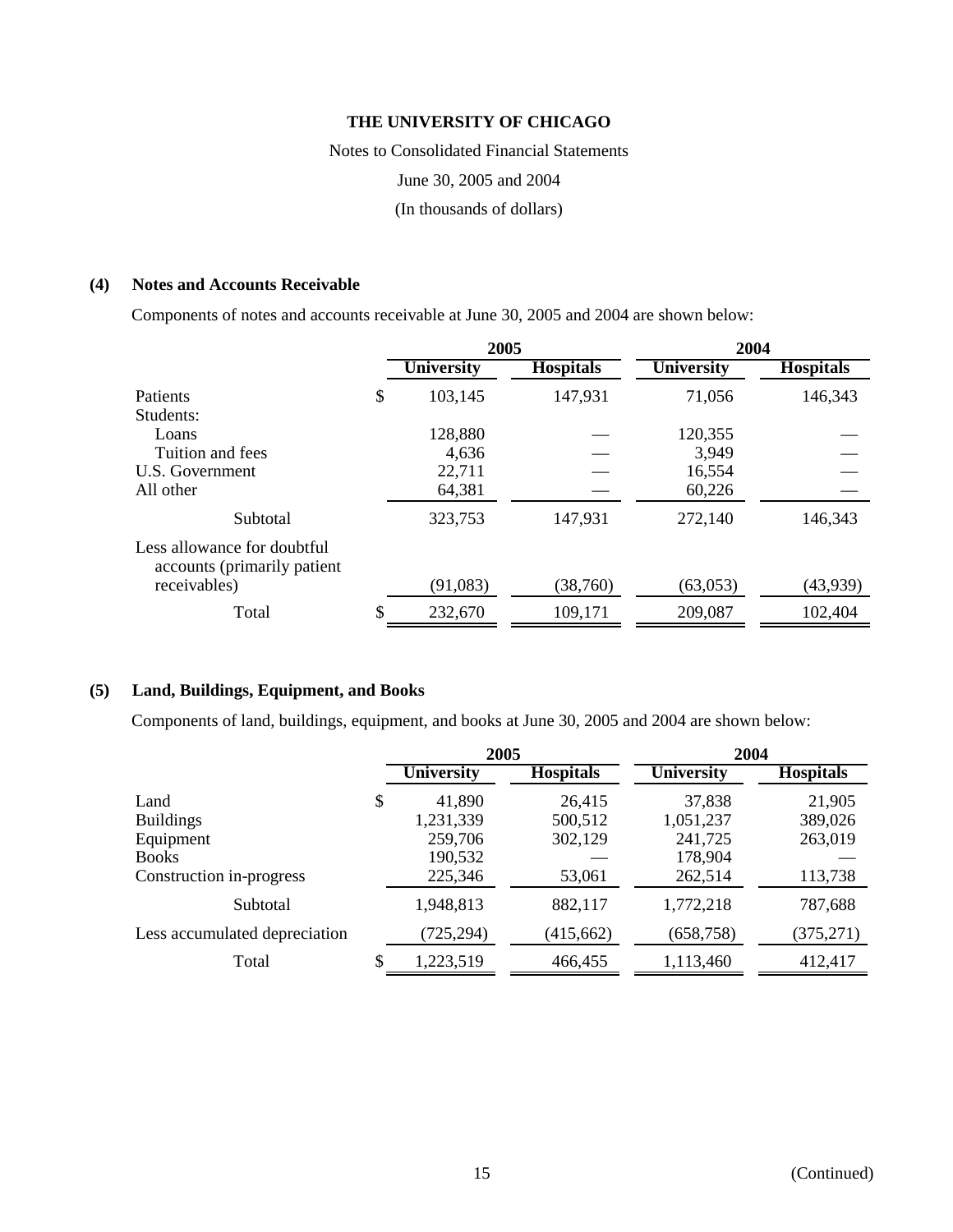# Notes to Consolidated Financial Statements June 30, 2005 and 2004

#### (In thousands of dollars)

## **(6) Notes and Bonds Payable**

Notes and bonds payable at June 30, 2005 and 2004 are shown below:

|                                                   | <b>Fiscal year</b> |                       |           |           |
|---------------------------------------------------|--------------------|-----------------------|-----------|-----------|
|                                                   | maturity           | Interest rate         | 2005      | 2004      |
| University:                                       |                    |                       |           |           |
| Fixed rate:                                       |                    |                       |           |           |
| Illinois Educational Facilities Authority (IEFA): |                    |                       |           |           |
| Series 1993                                       | 2014               | \$<br>$5.7\% - 6.0\%$ | 3,625     | 3,925     |
| Series 1998A                                      | 2039               | $5.0\% - 5.3\%$       | 124,945   | 125,000   |
| Series 2001A                                      | 2042               | 5.3%                  | 2,860     | 75,000    |
| Series 2003A                                      | 2034               | $4.0\% - 5.3\%$       | 195,375   | 200,000   |
| Illinois Finance Authority (IFA):                 |                    |                       |           |           |
| Series 2004A                                      | 2035               | 5.0%                  | 100,000   |           |
| Series 2004C                                      | 2040               | 3.8%                  | 80,000    |           |
| Illinois Health Facilities Authority              |                    |                       |           |           |
| $(IHFA)$ – Series 1985                            | 2021               | 5.5%                  | 61,735    | 61,850    |
| Unamortized premium (discount)                    |                    |                       | 2,902     | (4,279)   |
| Total fixed rate                                  |                    |                       | 571,442   | 461,496   |
| Variable rate:                                    |                    |                       |           |           |
| Illinois Student Assistance Commission (ISAC)     | 2005               | 3.0%                  | 86,520    | 78,692    |
| IEFA:                                             |                    |                       |           |           |
| Series 1985 NORC                                  | 2007               | 2.3%                  | 71        | 132       |
| Pooled financing program                          | 2011               | 2.6%                  | 7,543     | 8,625     |
| Series 1998B                                      | 2026               | 3.1%                  | 90,090    | 90,510    |
| Series 2001B-1                                    | 2037               | 3.4%                  | 60,000    | 60,000    |
| Series 2001B-2                                    | 2037               | 4.0%                  | 40,000    | 40,000    |
| Series 2001B-3                                    | 2037               | 1.6%-2.8%             | 72,265    | 75,000    |
| Series 2003B                                      | 2034               | 2.2%                  | 50,000    | 50,000    |
| IFA - Series 2004B                                | 2035               | 2.2%                  | 100,000   |           |
| Bank line of credit (\$65,000 available)          | 2005               | 1.5%                  | 64,800    | 5,500     |
| Total variable rate                               |                    |                       | 571,289   | 408,459   |
| <b>Total University</b>                           |                    |                       | 1,142,731 | 869,955   |
| Hospitals:                                        |                    |                       |           |           |
| Fixed rate:                                       |                    |                       |           |           |
| IHFA:                                             |                    |                       |           |           |
| Series 2001 Serial bond                           | 2024               | $4.0 - 5.4%$          | 36,725    | 36.725    |
| Series 2001 Term bond                             | 2032               | 5.0%                  | 28,100    | 28,100    |
| Series 2001 Term bond                             | 2037               | 5.1%                  | 24,065    | 24,065    |
| Series 2003 Serial bond                           | 2015               | $4.0 - 5.0\%$         | 60,740    | 65,290    |
| Unamortized premium                               |                    |                       | 3,155     | 3,575     |
| Total fixed rate                                  |                    |                       | 152,785   | 157,755   |
| Variable rate:                                    |                    |                       |           |           |
| IHFA:                                             |                    |                       |           |           |
| Series 1994C                                      | 2027               | 2.2%                  | 55,400    | 55,400    |
| Series 1998                                       | 2027               | 2.3%                  | 114,000   | 115,000   |
| IEFA pooled financing program                     | 2029               | 2.5%                  | 27,866    | 27,866    |
| Bank line of credit (\$15,000 available)          |                    |                       |           |           |
| Total variable rate                               |                    |                       | 197,266   | 198,266   |
| <b>Total Hospitals</b>                            |                    |                       | 350,051   | 356,021   |
| Total notes and bonds payable                     |                    | \$                    | 1,492,782 | 1,225,976 |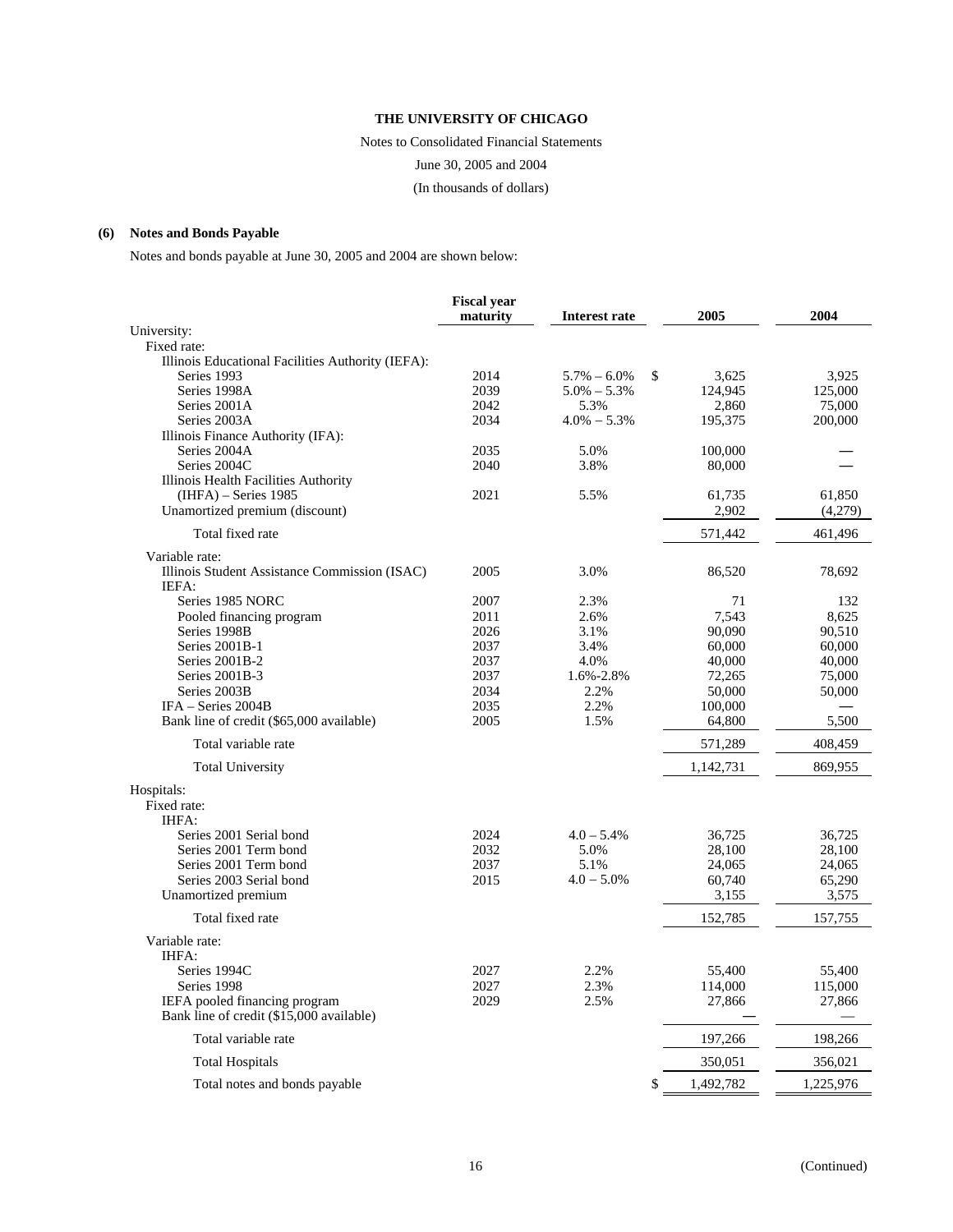Notes to Consolidated Financial Statements

June 30, 2005 and 2004

(In thousands of dollars)

During fiscal 2005, the University issued \$280,000 in revenue bonds through the IFA consisting of \$100,000 (IFA Series 2004A) fixed rate revenue bonds, \$100,000 (IFA Series 2004B) adjustable rate revenue bonds, and \$80,000 (IFA Series 2004C) adjustable rate revenue bonds. The IFA Series 2004A fixed rate bonds and the IFA Series 2004B adjustable rate bonds were issued at an average interest rate of 4.6% and 1.7%, respectively. The IFA Series 2004C adjustable rate bonds were issued with an initial adjustable rate of 1.6%. Proceeds from the IFA Series 2004A and Series 2004B bonds are being used to finance the construction and renovation of certain educational facilities. Proceeds from the IFA Series 2004C bonds were used to purchase U.S. Government securities, which were deposited in an irrevocable trust solely for the purpose of making principal and interest payments on \$70,965 of the IEFA Series 2001A bonds. Accordingly, \$70,965 of the bonds have been legally extinguished, and neither the indebtedness nor the assets of the irrevocable trusts are included in the consolidated balance sheets.

In order to reduce exposure to adjustable interest rates on variable rate debt, the University entered into a 35 year interest rate swap agreement in November 2004. The agreement has the effect of fixing the rate of interest at 3.8% for the \$80,000 IFA Series 2004C variable rate debt. The fair value of this swap agreement is the estimated amount that the University would pay or receive to terminate the agreement as of June 30, 2005, taking into account current interest rates and the current credit worthiness of the swap counter party. At June 30, 2005, the fair value of the interest rate swap agreement is an accrued obligation of \$7,555 included in accounts payable and accrued expenses. This financial instrument involves counter party credit exposure. The counter party for this swap transaction is a major financial institution that meets the University's criteria for financial stability and credit worthiness.

As of June 30, 2005 and 2004, the total principal amount of indebtedness considered to be legally extinguished and, therefore, excluded from notes and bonds payable was \$81,750 and \$6,495, respectively, for the University, and \$105,400 as of June 30, 2004, for the Hospitals.

Principal payments required for University notes and bonds in each of the five years ending June 30, 2006 through 2010 are approximately \$6,848; \$12,821; \$7,811; \$11,270; and \$12,842, respectively.

Principal payments required in each of the five years ending June 30, 2006 through 2010 for the Hospitals' notes and bonds are approximately \$7,120; \$7,390; \$8,535; \$8,845; and \$8,615, respectively.

Included in the University's and Hospitals' notes and bonds payable are \$571,289 and \$197,266, respectively, of variable rate notes and bonds maturing through fiscal year 2037. In the event the University's and Hospitals' remarketing agents are unable to remarket the notes and bonds, they become a demand note and require immediate payment.

The carrying value of long-term debt does not differ materially from its estimated fair value as of June 30, 2005 and 2004, based on quoted market prices for the same or similar issues.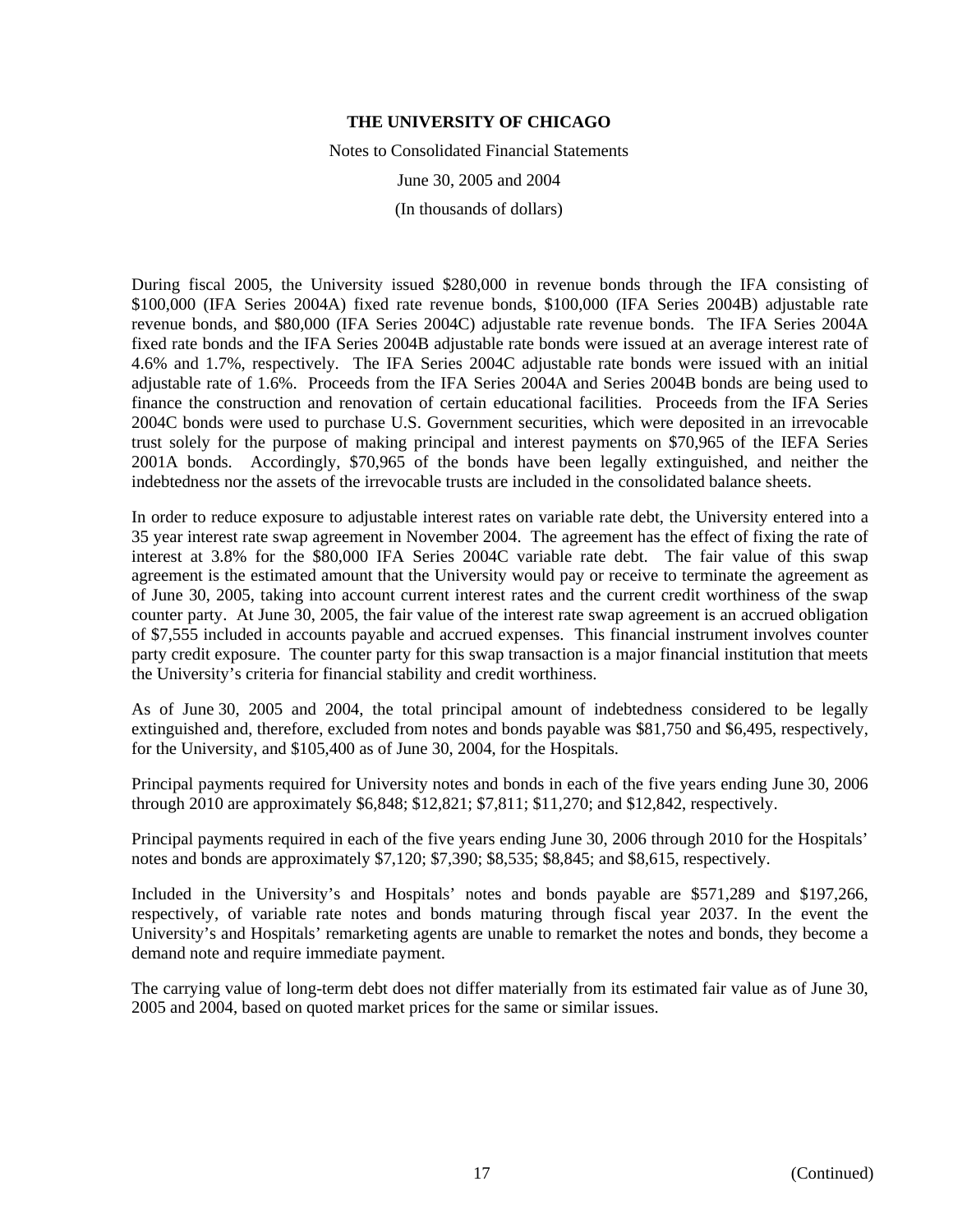Notes to Consolidated Financial Statements June 30, 2005 and 2004 (In thousands of dollars)

#### **(7) Collateral for Notes and Bonds Payable**

The University notes and bonds payable are secured by certain physical properties with a carrying value of approximately \$225 as of June 30, 2005. In addition, at June 30, 2005, the University had approximately \$7,965 of assets held by trustees for debt service. ISAC bonds payable are fully collateralized by student loans receivable that are fully guaranteed by the federal government.

Each of the Hospitals' IHFA bond series is collateralized and subject to certain restrictions. The Hospitals Series 1994, 1998, 2001, and 2003 bonds are guaranteed by a municipal bond insurance policy.

Payment on the University and Hospitals IEFA Pooled Financing Program bonds is guaranteed by a bank letter of credit.

#### **(8) Securities Loaned**

The University has an agreement with its investment custodian to lend University securities to brokers in exchange for a fee. Among other provisions that limit the University's risk, the security lending agreement specifies that the custodian is responsible for the lending of securities and obtaining adequate collateral from the borrower. Collateral is limited to cash, government securities, and irrevocable letters of credit. At June 30, 2005 and 2004, investment securities with an aggregate market value of \$715,708 and \$487,325, respectively, were loaned to various brokers and are returnable on demand. In exchange, the University received cash collateral of \$571,734 and \$288,662 and noncash collateral of \$160,618 and \$208,897, at June 30, 2005 and 2004, respectively. Cash collateral is reported as both an asset and liability of the University.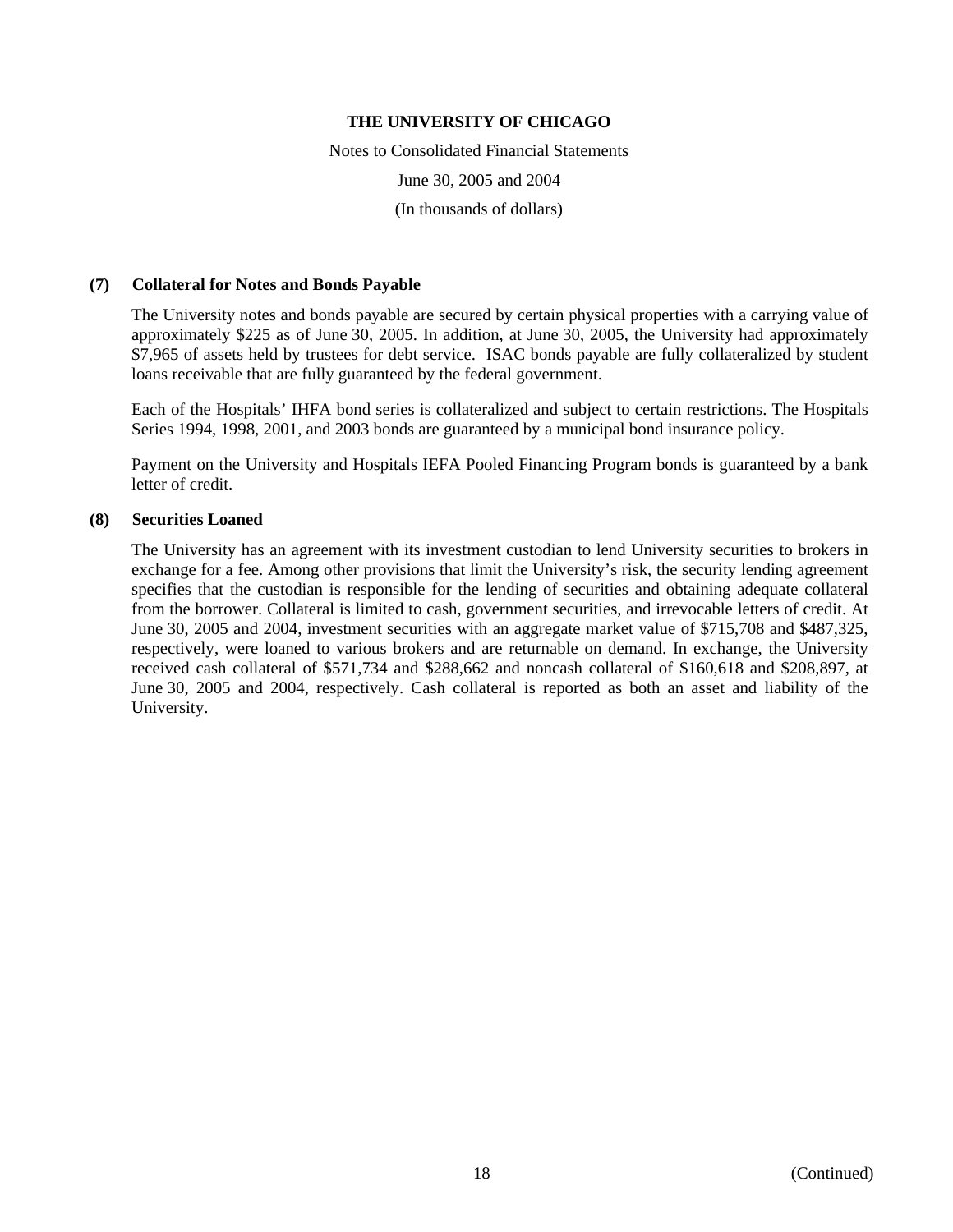Notes to Consolidated Financial Statements June 30, 2005 and 2004 (In thousands of dollars)

#### **(9) Pledges**

Pledges receivable at June 30, 2005 and 2004 are shown below:

|                                                              |               | 2005              |                  | 2004              |                  |
|--------------------------------------------------------------|---------------|-------------------|------------------|-------------------|------------------|
|                                                              |               | <b>University</b> | <b>Hospitals</b> | <b>University</b> | <b>Hospitals</b> |
| Unconditional promises<br>expected to be collected in:       |               |                   |                  |                   |                  |
| Less than one year                                           | <sup>\$</sup> | 70,293            | 9,455            | 56,991            | 9,891            |
| One year to five years                                       |               | 126,421           | 8,810            | 104,497           | 17,570           |
| More than five years                                         |               | 13,534            |                  | 13,142            |                  |
|                                                              |               | 210,248           | 18,265           | 174,630           | 27,461           |
| Less unamortized discount and<br>allowance for uncollectible |               |                   |                  |                   |                  |
| pledges                                                      |               | (46,260)          | (480)            | (41, 636)         | (1,091)          |
| Total                                                        |               | 163,988           | 17,785           | 132,994           | 26,370           |

#### **(10) Self-insurance Liability**

The University maintains a self-insurance program for medical malpractice liability. This program is supplemented with commercial excess insurance above the University's self-insurance retention, which, for the years ended June 30, 2005, and 2004 was \$15,000 per claim and unlimited in annual aggregate. Claims in excess of \$15,000 are subject to an additional self-insurance retention limited to \$10,000 per claim and \$10,000 in annual aggregate. The Hospitals are included under this insurance program and are charged for their portion of self-insurance costs. The University and Hospitals also maintain a selfinsurance program for workers' compensation and certain other liability claims.

Under the medical malpractice self-insurance program, the University makes annual contributions to a related trust fund at an actuarially determined rate that is intended to provide adequate funding of the self-insurance liability over a period of years. Actual settlements of medical malpractice claims may be more or less than the liability estimated by the University.

The medical malpractice self-insurance liability is the estimated present value of self-insured claims that will be settled in the future, and considers anticipated payout patterns as well as interest to be earned on available assets prior to payment. If the present value method was not used, the liability for medical malpractice self-insurance claims would be approximately \$51,000 higher than the amount recorded in the consolidated financial statements at June 30, 2005. The interest rate assumed in determining the present value was 7.6%.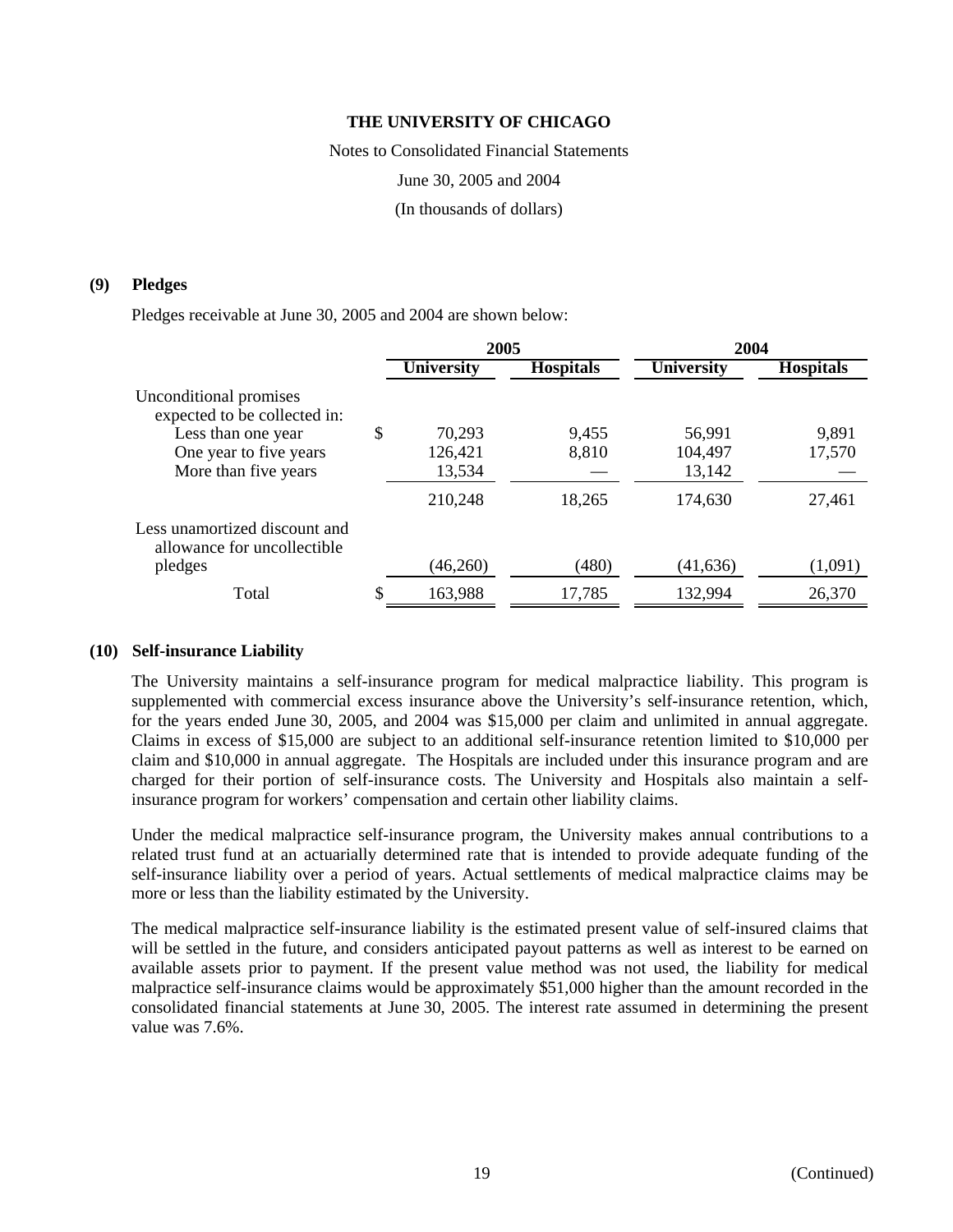Notes to Consolidated Financial Statements

June 30, 2005 and 2004

(In thousands of dollars)

The estimated liability for incurred malpractice, workers' compensation, and other claims (filed and unfiled) as of June 30, 2005 and 2004 is presented below:

|                       | 2005       |                  | 2004       |                  |
|-----------------------|------------|------------------|------------|------------------|
|                       | University | <b>Hospitals</b> | University | <b>Hospitals</b> |
| Medical malpractice   | 154,907    |                  | 140,124    |                  |
| Workers' compensation | 3,171      | 7,238            | 3,100      | 6,746            |
| Other                 | 3,933      |                  | 4,097      |                  |
| Total                 | 162,011    | 7,238            | 147,321    | 6,746            |

## **(11) Pension Plans and Other Postretirement Benefits**

Substantially all personnel of the University participate in either the defined contribution pension plan for academic staff or the defined benefit and contribution pension plans for nonacademic personnel. The majority of Hospitals employees participate in the University's pension plan for nonacademic employees.

In addition to providing pension benefits, the University provides certain health care benefits for retired employees. All Medicare eligible tenured faculty who elect to participate in the University Faculty Retirement Incentive Program receive supplemental health insurance at no cost for themselves and their spouses. All other academic and nonacademic employees are entitled to supplemental health insurance coverage subject to deductibles, copayment provisions, and other limitations.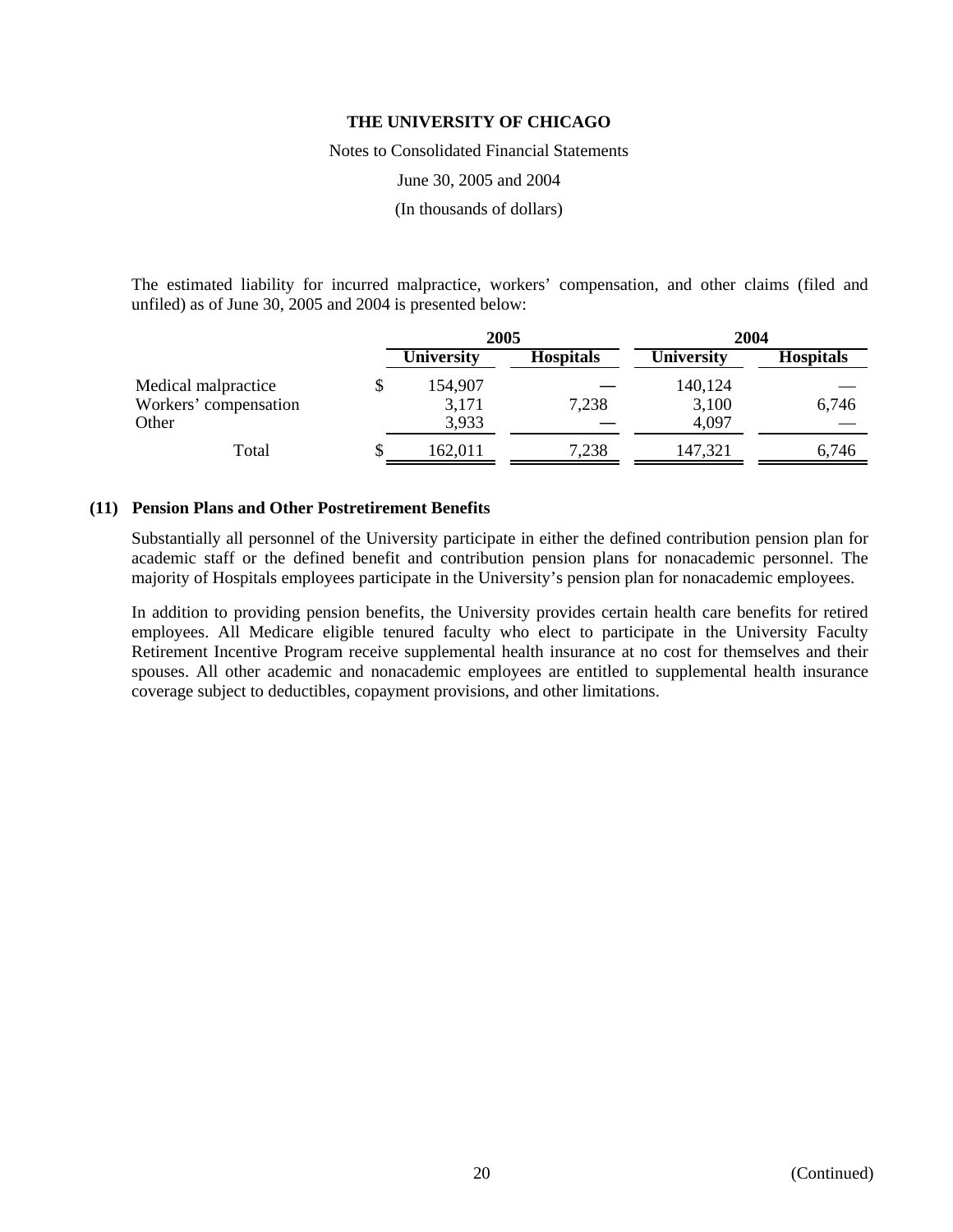Notes to Consolidated Financial Statements

June 30, 2005 and 2004

(In thousands of dollars)

The obligation, funded status, and amounts recognized in the financial statements for the pension plan and postretirement plans are shown below:

|                                               | <b>Defined benefit</b><br>pension plan |           | <b>Postretirement health</b><br>care benefits |           |
|-----------------------------------------------|----------------------------------------|-----------|-----------------------------------------------|-----------|
|                                               | 2005                                   | 2004      | 2005                                          | 2004      |
| Change in projected benefit obligation (PBO): |                                        |           |                                               |           |
| PBO at beginning of year                      | \$<br>345,322                          | 305,659   | 104,723                                       | 92,828    |
| Service cost                                  | 21,108                                 | 16,784    | 4,103                                         | 3,975     |
| Interest cost                                 | 21,068                                 | 19,412    | 6,421                                         | 5,938     |
| Amendments to the plan                        | 910                                    |           |                                               | (19,746)  |
| Benefits paid                                 | (23, 186)                              | (27, 022) | (4,914)                                       | (4,272)   |
| Actuarial loss, net                           | 90,698                                 | 20,965    | 2,642                                         | 26,000    |
| Change in measurement date                    |                                        | 9,524     |                                               |           |
| PBO at end of year                            | \$<br>455,920                          | 345,322   | 112,975                                       | 104,723   |
| Change in fair value of plan assets:          |                                        |           |                                               |           |
| Fair value of plan assets                     |                                        |           |                                               |           |
| at beginning of year                          | \$<br>291,720                          | 233,281   | 22,107                                        | 18,638    |
| Actual return on plan assets                  | 22,108                                 | 85,461    | 2,095                                         | 1,749     |
| <b>Employer contributions</b>                 | 14,000                                 |           | 11,673                                        | 5,992     |
| Benefits paid                                 | (23, 186)                              | (27, 022) | (4,914)                                       | (4,272)   |
| Fair value of plan assets at end of year      | \$<br>304,642                          | 291,720   | 30,961                                        | 22,107    |
| Reconciliation of funded status:              |                                        |           |                                               |           |
| Funded status                                 | \$<br>(151, 278)                       | (53,602)  | (82,014)                                      | (82, 616) |
| Unrecognized actuarial loss                   | 187,634                                | 96,520    | 94,277                                        | 95,573    |
| Unrecognized transition obligation            |                                        |           | 6,396                                         | 7,195     |
| Unrecognized prior service cost (benefit)     | 9,622                                  | 11,139    | (24, 613)                                     | (26,911)  |
| Net amount recognized                         | \$<br>45,978                           | 54,057    | (5,954)                                       | (6,759)   |
| Amounts recognized in consolidated            |                                        |           |                                               |           |
| financial statements:                         |                                        |           |                                               |           |
| Prepaid (accrued) benefit cost                | \$<br>(34,076)                         | 54,057    | (5,954)                                       | (6,759)   |
| Intangible asset                              | 9,622                                  |           |                                               |           |
| Minimum pension liability adjustment          | 70,432                                 |           |                                               |           |
| Net amount recognized                         | \$<br>45,978                           | 54,057    | (5,954)                                       | (6,759)   |

The accumulated benefit obligation (ABO) for the defined benefit pension plan was \$338,718 and \$269,347 at June 30, 2005 and 2004, respectively.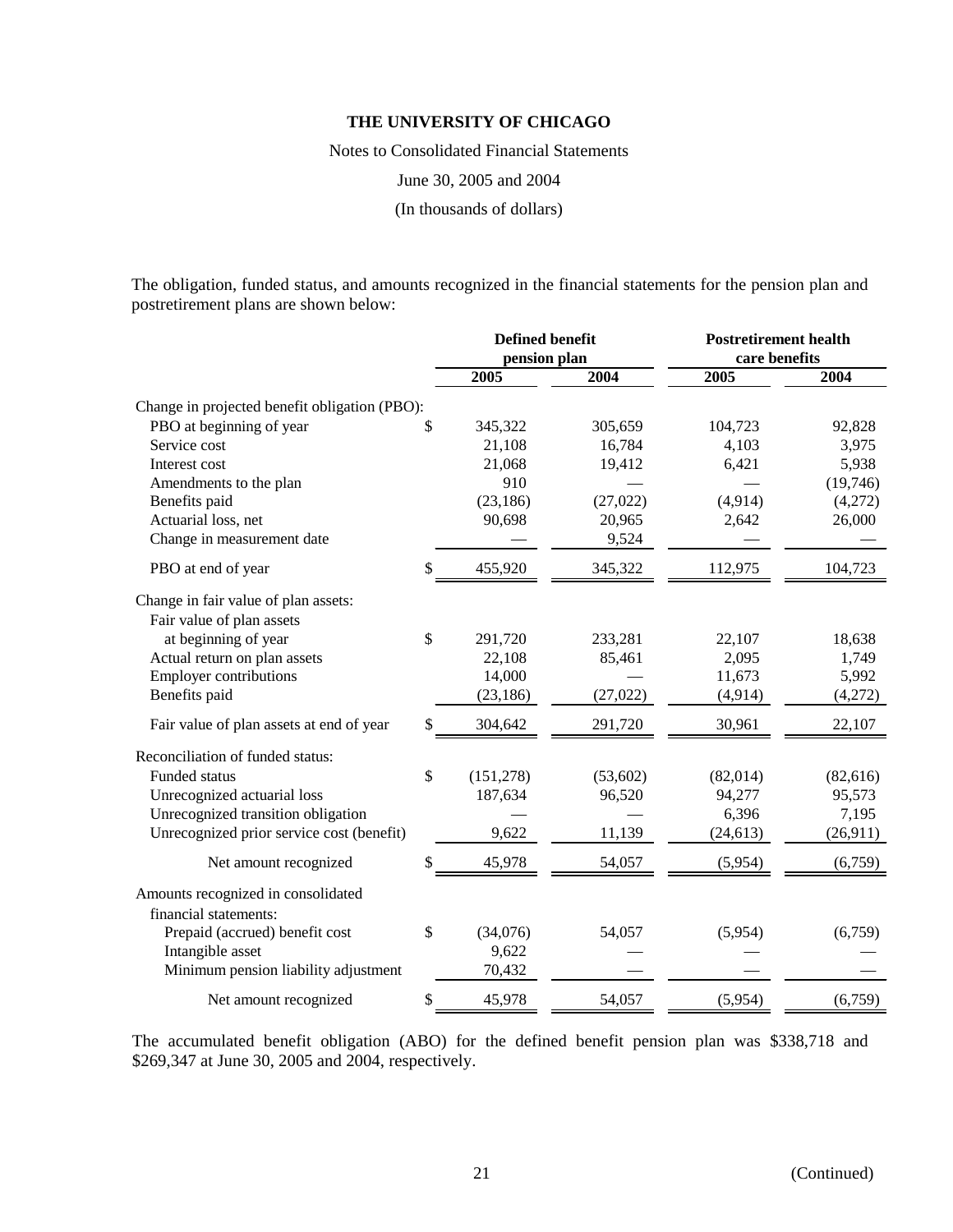Notes to Consolidated Financial Statements

June 30, 2005 and 2004

(In thousands of dollars)

At June 30, 2004, plan assets for the defined benefit pension plan exceeded the ABO thus eliminating the need to maintain a minimum pension liability. This situation required the reversal of the \$62,499 minimum pension liability adjustment recorded in fiscal 2003, which is reported as a non-operating change in unrestricted net assets in the consolidated statement of activities in fiscal 2004. At June 30, 2005, the ABO exceeded plan assets thus creating an unfunded ABO. This situation required the recording of a minimum pension liability adjustment of \$70,432, which is reported as a non-operating change in unrestricted net assets in the consolidated statement of activities in fiscal 2005.

#### *Components of Net Periodic Benefit Cost*

|                                                                     |    | <b>Defined benefit</b><br>pension plan |           |         |          | <b>Postretirement health</b> | care benefits |  |
|---------------------------------------------------------------------|----|----------------------------------------|-----------|---------|----------|------------------------------|---------------|--|
|                                                                     |    | 2005                                   | 2004      | 2005    | 2004     |                              |               |  |
| Service cost                                                        | \$ | 21,108                                 | 16,784    | 4,103   | 3,975    |                              |               |  |
| Interest cost                                                       |    | 21,068                                 | 19,412    | 6,421   | 5,938    |                              |               |  |
| Expected return on plan assets<br>Amortization of prior service     |    | (24, 872)                              | (27, 123) | (1,658) | (1, 563) |                              |               |  |
| cost (benefit)<br>Amortization of transition                        |    | 2,426                                  | 2,426     | (2,298) | (581)    |                              |               |  |
| obligation<br>Amortization of actuarial                             |    |                                        |           | 800     | 800      |                              |               |  |
| loss                                                                |    | 2,348                                  |           | 3,500   | 2,461    |                              |               |  |
| Net periodic benefit                                                |    |                                        |           |         |          |                              |               |  |
| cost                                                                | \$ | 22,078                                 | 11,499    | 10,868  | 11,030   |                              |               |  |
| Amounts included in the<br>consolidated statement of<br>activities: |    |                                        |           |         |          |                              |               |  |
| University                                                          | \$ | 15,078                                 | 11,499    | 10,868  | 11,030   |                              |               |  |
| Hospitals                                                           |    | 7,000                                  |           |         |          |                              |               |  |
| Total                                                               | \$ | 22,078                                 | 11,499    | 10,868  | 11,030   |                              |               |  |

Defined contribution pension plan costs included in the consolidated statements of activities amounted to \$26,532 in fiscal 2005 and \$24,654 in fiscal 2004 for the University and \$5,100 in fiscal 2005 and \$4,900 in fiscal 2004 for the Hospitals.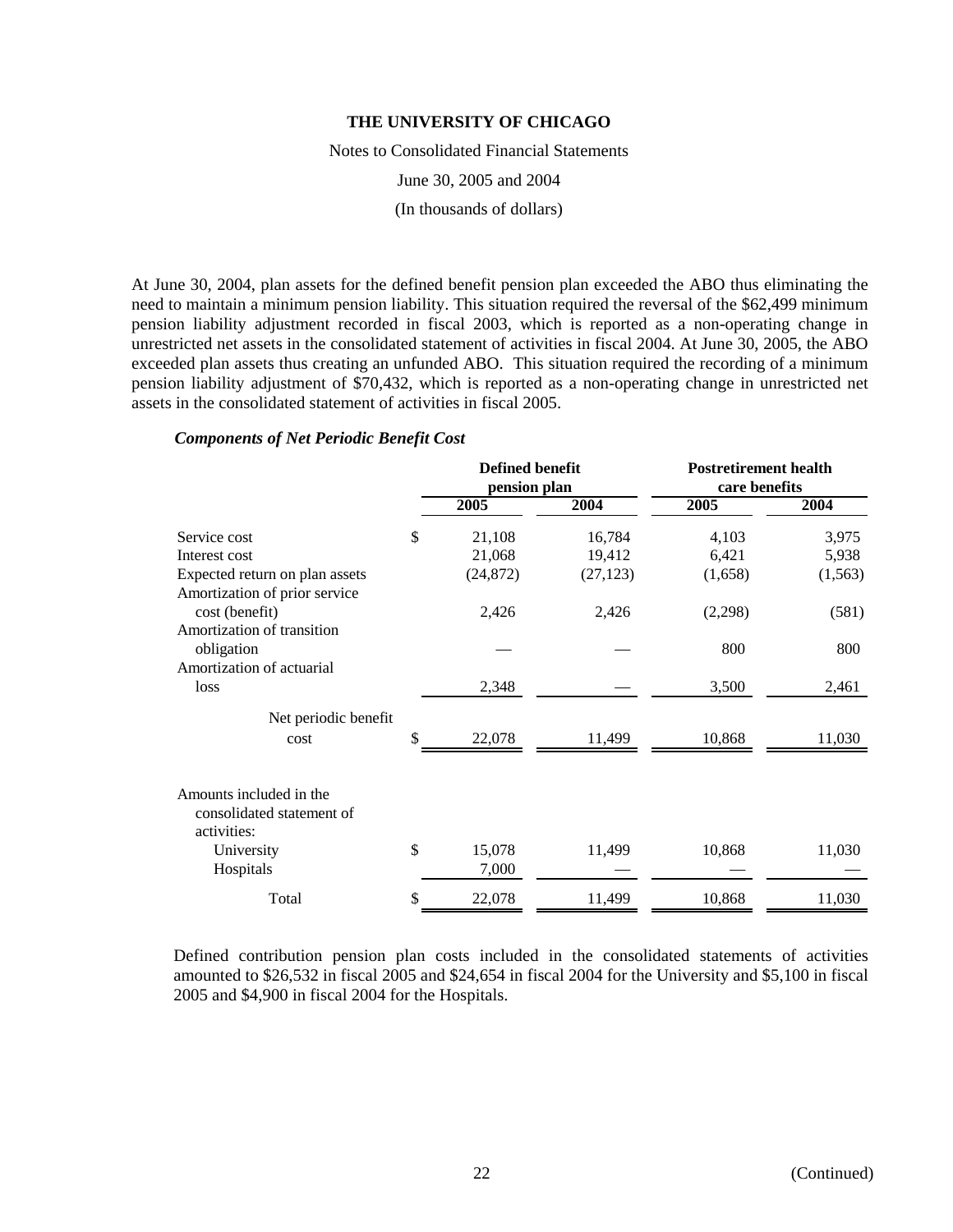Notes to Consolidated Financial Statements

June 30, 2005 and 2004

(In thousands of dollars)

#### *Actuarial Assumptions*

The weighted average assumptions used in the accounting for the pension and postretirement plans are shown below:

|                                | Defined benefit<br>pension plan |       | <b>Postretirement health</b><br>care benefits |              |
|--------------------------------|---------------------------------|-------|-----------------------------------------------|--------------|
|                                | 2005                            | 2004  | 2005                                          | 2004         |
| Discount rate                  | 5.0%                            | 6.25% | 5.0%                                          | 6.25%        |
| Expected return on plan assets | 8.0                             | 8.0   | 6.5                                           | 8.0          |
| Rate of compensation increase  | 4.2                             | 4.2   |                                               |              |
| Health care cost trend rates:  |                                 |       |                                               |              |
| Next two fiscal years          |                                 |       | $9.0 - 10.0$                                  | $9.0 - 10.0$ |
| Next seven fiscal years        |                                 |       | $5.0 - 8.0$                                   | $5.0 - 8.0$  |
| Thereafter                     |                                 |       | 5.00                                          | 5.00         |

The expected return on plan assets assumptions for both the defined benefit pension plan and postretirement health care benefits plan is based on historical returns for similar investment portfolios.

Assumed health care cost trend rates have a significant effect on the amounts reported for health care plans. A one-percentage point change in assumed health care cost trend rates would have the following effects for the fiscal years ending June 30:

|                                                                                                                         | 2005               | 2004                |
|-------------------------------------------------------------------------------------------------------------------------|--------------------|---------------------|
| Effect on total service cost and interest cost:<br>One percentage point increase<br>One-percentage point decrease       | 2.295<br>(1,758)   | 3,095<br>(2,380)    |
| Effect on year-end postretirement benefit obligation:<br>One-percentage point increase<br>One percentage point decrease | 17.736<br>(13,974) | 16,767<br>(13, 417) |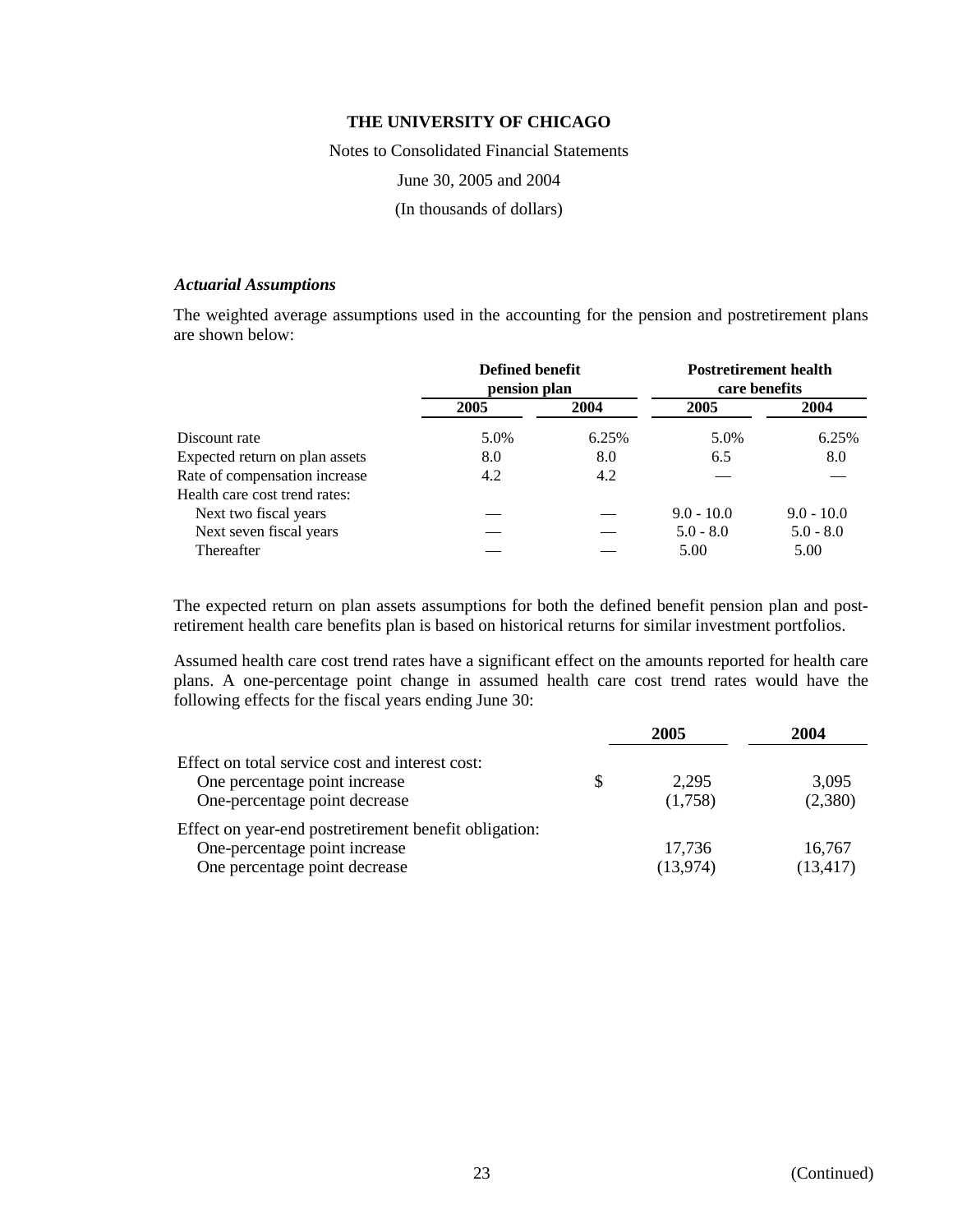Notes to Consolidated Financial Statements June 30, 2005 and 2004

(In thousands of dollars)

#### *Plan Assets*

Weighted-average asset allocations by asset category are as follows:

|                               | Defined benefit<br>pension plan |             | <b>Postretirement health</b><br>care benefits |                      |  |
|-------------------------------|---------------------------------|-------------|-----------------------------------------------|----------------------|--|
|                               | 2005                            | 2004        | 2005                                          | 2004                 |  |
| Domestic public equities      | 66 %                            | 66 %        | 52 %                                          | 52<br>$\%$           |  |
| International public equities | 20                              | 21          |                                               |                      |  |
| Fixed income                  | 14                              | 13          | 48                                            | 48                   |  |
|                               | 100<br>$\%$                     | 100<br>$\%$ | 100 %                                         | 100<br>$\frac{0}{0}$ |  |

Plan assets for the defined benefit pension plan are managed through the Teachers Insurance and Annuity Association and College Retirement Equities Fund. The target asset allocation of 65% domestic public equities, 20% international public equities, and 15% fixed income securities is meant to result in a favorable long-term rate of return from a diversified portfolio of equity and fixed income investments. Plan assets for the postretirement health care benefit plan are managed by the University and have a target asset allocation of 50% domestic public equities and 50% fixed income securities. Typical health plans have high and variable cash needs. The asset allocation targets reflect the assumption that cash flow out of plan assets is not expected in the short-term.

#### *Contributions*

The University expects to make no contribution to its postretirement health care plan and no contribution to its defined benefit pension plan in fiscal 2006.

#### *Estimated Future Benefits Payments*

The following benefit payments, which reflect expected future service, are expected to be paid for each of the fiscal years ending June 30:

| <b>Fiscal year</b> | <b>Defined</b><br>benefit<br>pension<br>plan | <b>Postretirement</b><br>health care<br>benefits |
|--------------------|----------------------------------------------|--------------------------------------------------|
| 2006               | \$<br>17,074                                 | 4,675                                            |
| 2007               | 17,277                                       | 4,003                                            |
| 2008               | 18,074                                       | 4,310                                            |
| 2009               | 19,228                                       | 4,536                                            |
| 2010               | 20,064                                       | 4,700                                            |
| 2011-2015          | 140,591                                      | 27,304                                           |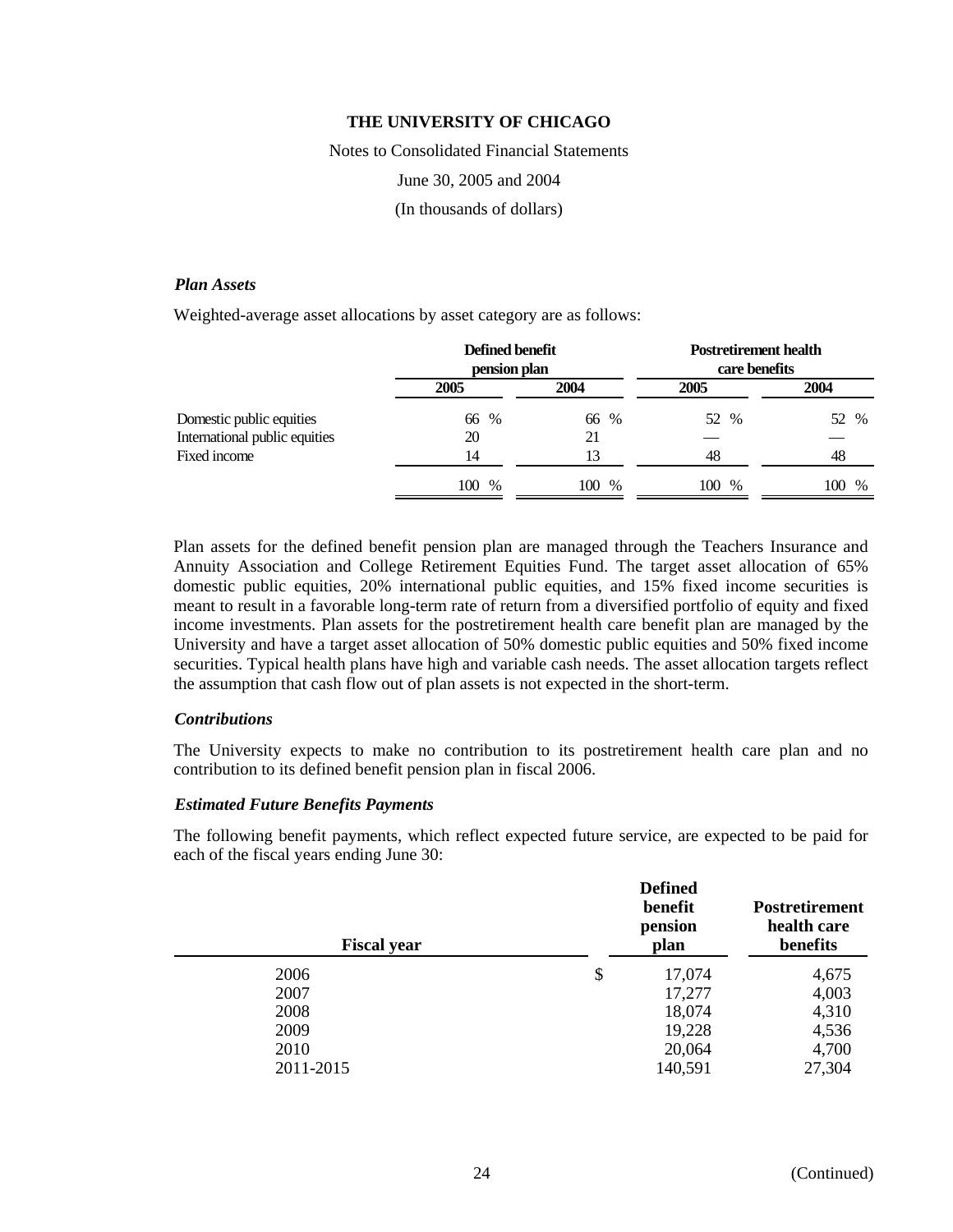Notes to Consolidated Financial Statements June 30, 2005 and 2004 (In thousands of dollars)

#### *Prescription Drug Act*

The Medicare Prescription Drug, Improvement and Modernization Act of 2003 (the Act) was signed into law in December 2003. The Act provides for special tax-free subsidies to employers that offer retiree medical benefit plans with qualifying drug coverage. The University's postretirement health care plan currently meets Medicare's criteria for the tax-free subsidy because the University's plan provides for a higher level of reimbursement than Medicare. The University has recognized the effect of this subsidy in the calculation of its post-retirement benefit obligation effective June 30, 2005, the impact of which is to reduce the benefit obligation by \$36,076.

#### *Curtailed Pension Plan*

Prior to its sale by the Hospitals in June 2002, Weiss Memorial Hospital maintained a separate noncontributory defined benefit pension plan covering substantially all their employees. Effective June 3, 2002, the Hospitals assumed sponsorship of the Weiss benefit plan. Prior to assumption of the benefit plan, Weiss curtailed the plan by freezing participation and benefit accruals. At June 30, 2005 and 2004, the accumulated benefit obligation for the plan exceeded the plan's assets thus creating an unfunded accumulated benefit obligation requiring the recording of a minimum pension liability adjustment of \$8,471 and \$(3,175) at June 30, 2005 and 2004, respectively.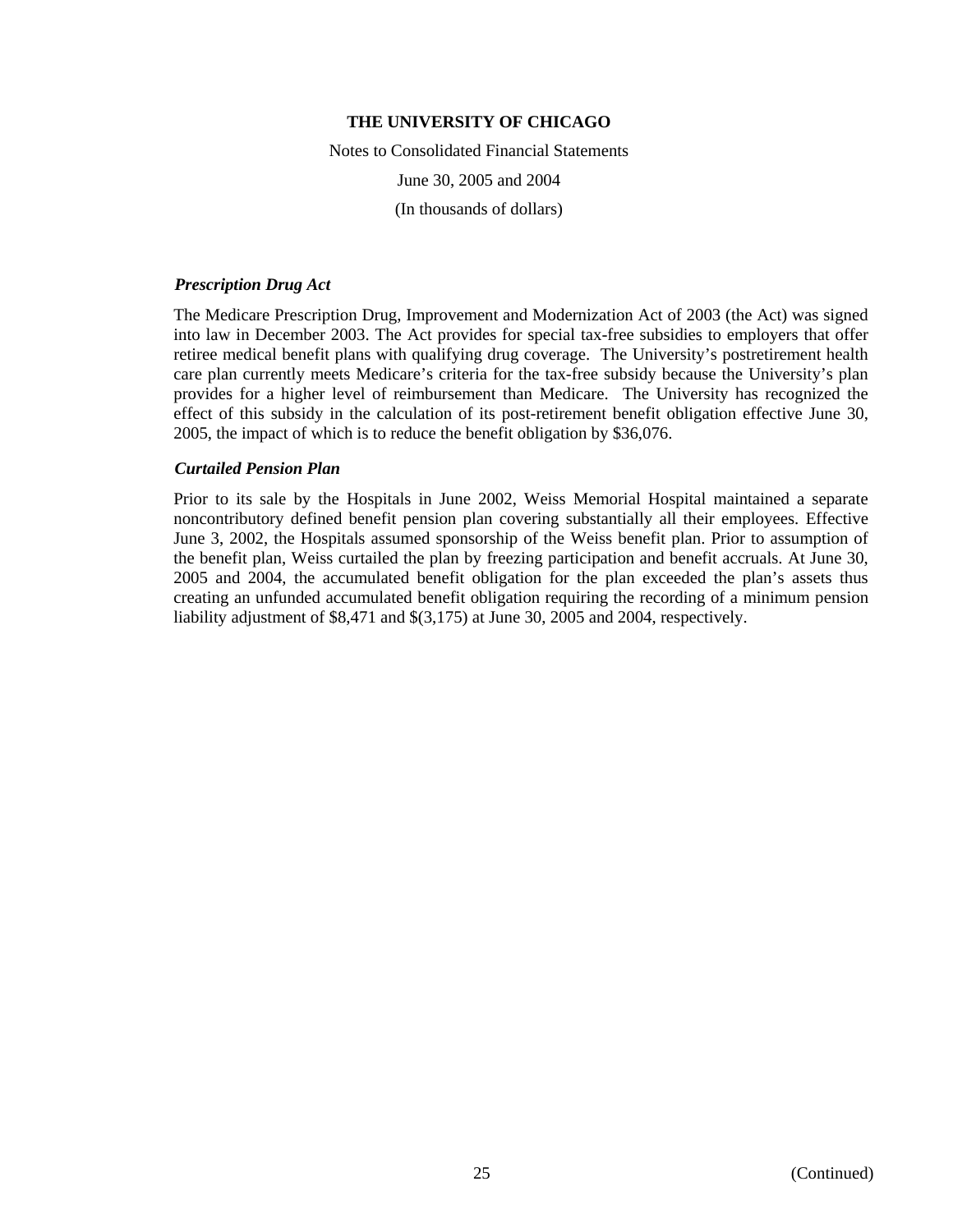Notes to Consolidated Financial Statements

June 30, 2005 and 2004

(In thousands of dollars)

#### **(12) Functional Classification of Expenses**

Expenses by functional classification for the years ended June 30, 2005 and 2004 are shown below:

|                                             | 2005      | 2004      |
|---------------------------------------------|-----------|-----------|
| University:                                 |           |           |
| Academic and research:                      |           |           |
| \$<br>Instruction                           | 547,553   | 506,571   |
| Research                                    | 212,580   | 185,930   |
| Auxiliary enterprises                       | 104,211   | 103,185   |
| Library                                     | 16,071    | 15,161    |
| Student services                            | 32,808    | 33,708    |
| Operation and maintenance of physical plant | 83,759    | 89,687    |
| Depreciation                                | 71,101    | 63,381    |
| Interest on notes and bonds                 | 25,894    | 22,017    |
| Total academic and research                 | 1,093,977 | 1,019,640 |
| Administration:                             |           |           |
| Institutional support                       | 97,171    | 88,117    |
| <b>Informational services</b>               | 45,604    | 38,922    |
| Development                                 | 26,306    | 22,561    |
| Operation and maintenance of physical plant | 3,974     | 4,341     |
| Depreciation                                | 5,973     | 5,254     |
| Interest on notes and bonds                 | 1,198     | 722       |
| Total administration                        | 180,226   | 159,917   |
| <b>Total University</b>                     | 1,274,203 | 1,179,557 |
| Hospitals:                                  |           |           |
| Hospital services                           | 747,808   | 670,519   |
| Total<br>S                                  | 2,022,011 | 1,850,076 |

The University's primary program services are instruction and research. Expenses reported as auxiliary enterprises, library, and student services are incurred in support of these primary program activities.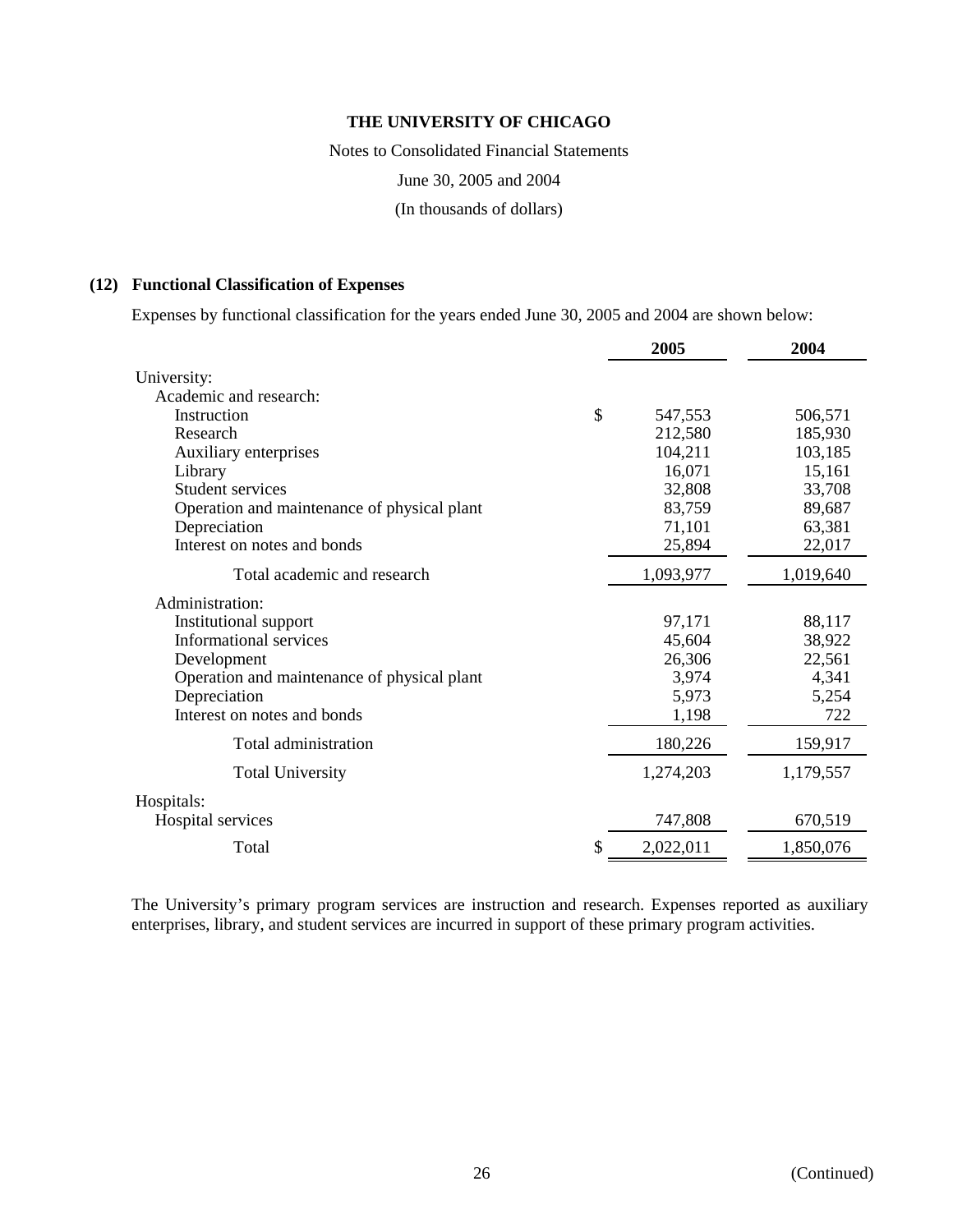Notes to Consolidated Financial Statements June 30, 2005 and 2004 (In thousands of dollars)

#### **(13) Affiliated Organizations**

The University has an ongoing relationship with the National Opinion Research Center (NORC), a not-for-profit organization that conducts research in the public interest primarily for various federal agencies. The majority of NORC's board of trustees are faculty members or officers of the University. Program related revenue for the years ended December 31, 2004 and 2003 was \$97,339 and \$65,267, respectively. Unrestricted net assets at December 31, 2004 and 2003 were \$10,190 and \$5,982, respectively. In addition, the University has guaranteed \$3,174 of NORC's debt. Consolidation of this notfor-profit organization is not required because the University does not have both control and an economic interest.

The University operates Argonne National Laboratory under a contract with the U.S. Department of Energy, which provides for the payment of a fixed management allowance and an additional fee based on performance judged against established measures. The expenditures under this contract and the related reimbursements of \$517,495 in fiscal year 2005 and \$543,704 in fiscal year 2004 are not included in the consolidated statements of activities. Also, net assets relating to Argonne National Laboratory are owned by the United States government and, therefore, are not included in the consolidated balance sheets.

#### **(14) Contingencies**

Various lawsuits, claims, and other contingent liabilities arise in the ordinary course of the University's education, research, and health care activities. In the opinion of management, all such matters have been adequately provided for, are without merit, or are of such kind that if disposed of unfavorably, would not have a material adverse effect on the consolidated financial position of the University.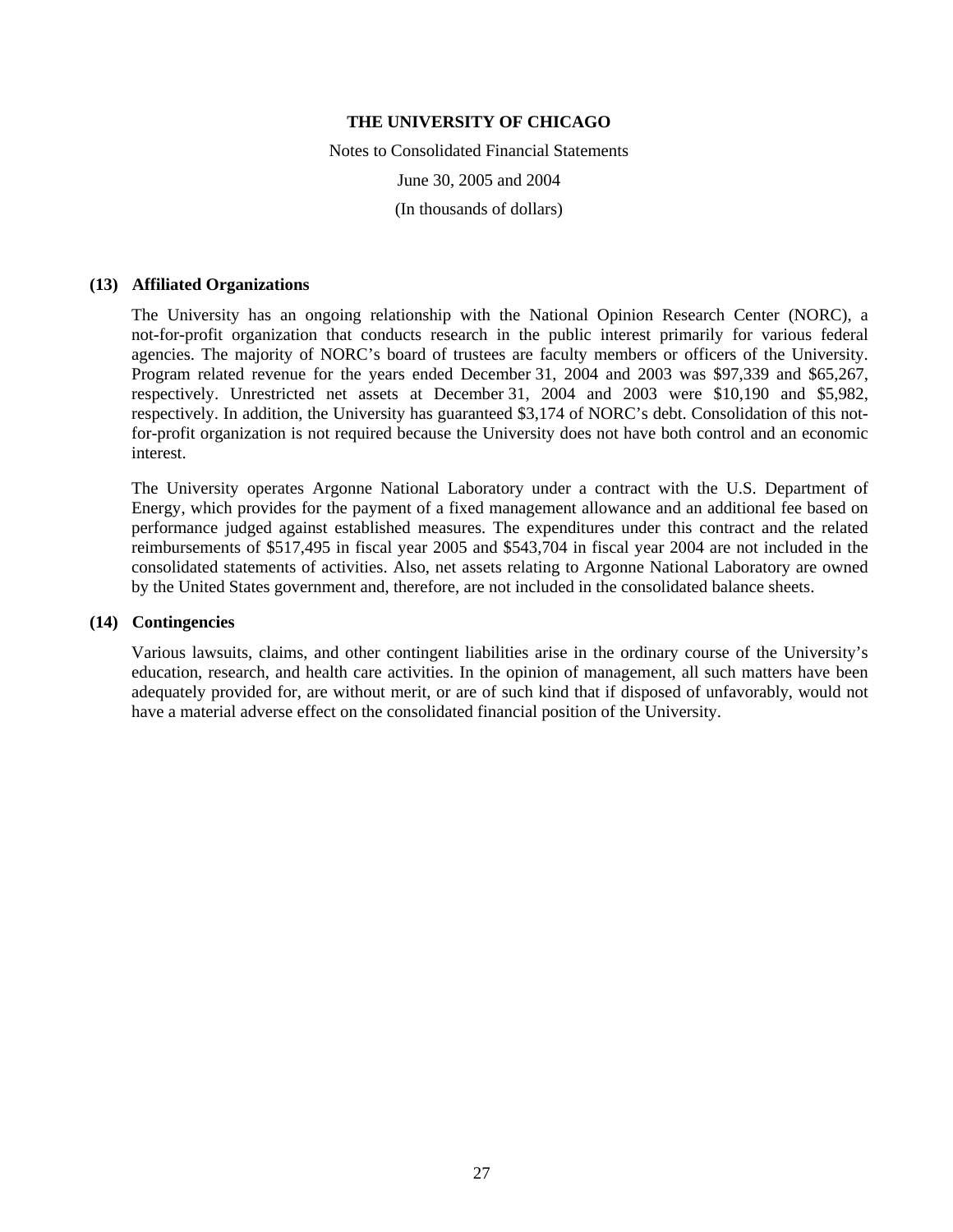### **Schedule 1**

## **THE UNIVERSITY OF CHICAGO**

## Statements of Activities Information – University

## Years ended June 30, 2005 and 2004

## (In thousands of dollars)

|                                           | 2005          | 2004      |
|-------------------------------------------|---------------|-----------|
| Changes in unrestricted net assets:       |               |           |
| Operating:                                |               |           |
| Revenue:                                  |               |           |
| Tuition and fees - gross                  | \$<br>420,361 | 393,186   |
| Less:                                     |               |           |
| Undergraduate student aid                 | (46,329)      | (43,223)  |
| Graduate student aid                      | (128, 317)    | (122,940) |
| Tuition and fees – net                    | 245,715       | 227,023   |
| Government grants and contracts           | 305,291       | 286,350   |
| Private gifts, grants, and contracts      | 92,551        | 83,948    |
| Endowment payout                          | 176,840       | 179,379   |
| Earnings on other investments             | 13,490        | 4,406     |
| Patient care                              | 161,873       | 147,211   |
| Auxiliaries                               | 160,725       | 160,387   |
| Other income                              | 127,304       | 118,226   |
| Total operating revenue                   | 1,283,789     | 1,206,930 |
| Expenses:                                 |               |           |
| Compensation:                             |               |           |
| Academic salaries                         | 330,129       | 311,348   |
| <b>Staff salaries</b>                     | 298,186       | 275,118   |
| <b>Benefits</b>                           | 141,366       | 130,086   |
| Total compensation                        | 769,681       | 716,552   |
| Other operating expenses:                 |               |           |
| Utilities, alterations, and repairs       | 39,035        | 32,777    |
| Depreciation                              | 77,074        | 68,635    |
| Interest                                  | 27,092        | 22,739    |
| Supplies, services, and other             | 332,344       | 314,109   |
| Insurance                                 | 28,977        | 24,745    |
| Total other operating expenses            | 504,522       | 463,005   |
| Total operating expenses                  | 1,274,203     | 1,179,557 |
| Excess of operating revenue over expenses | 9,586         | 27,373    |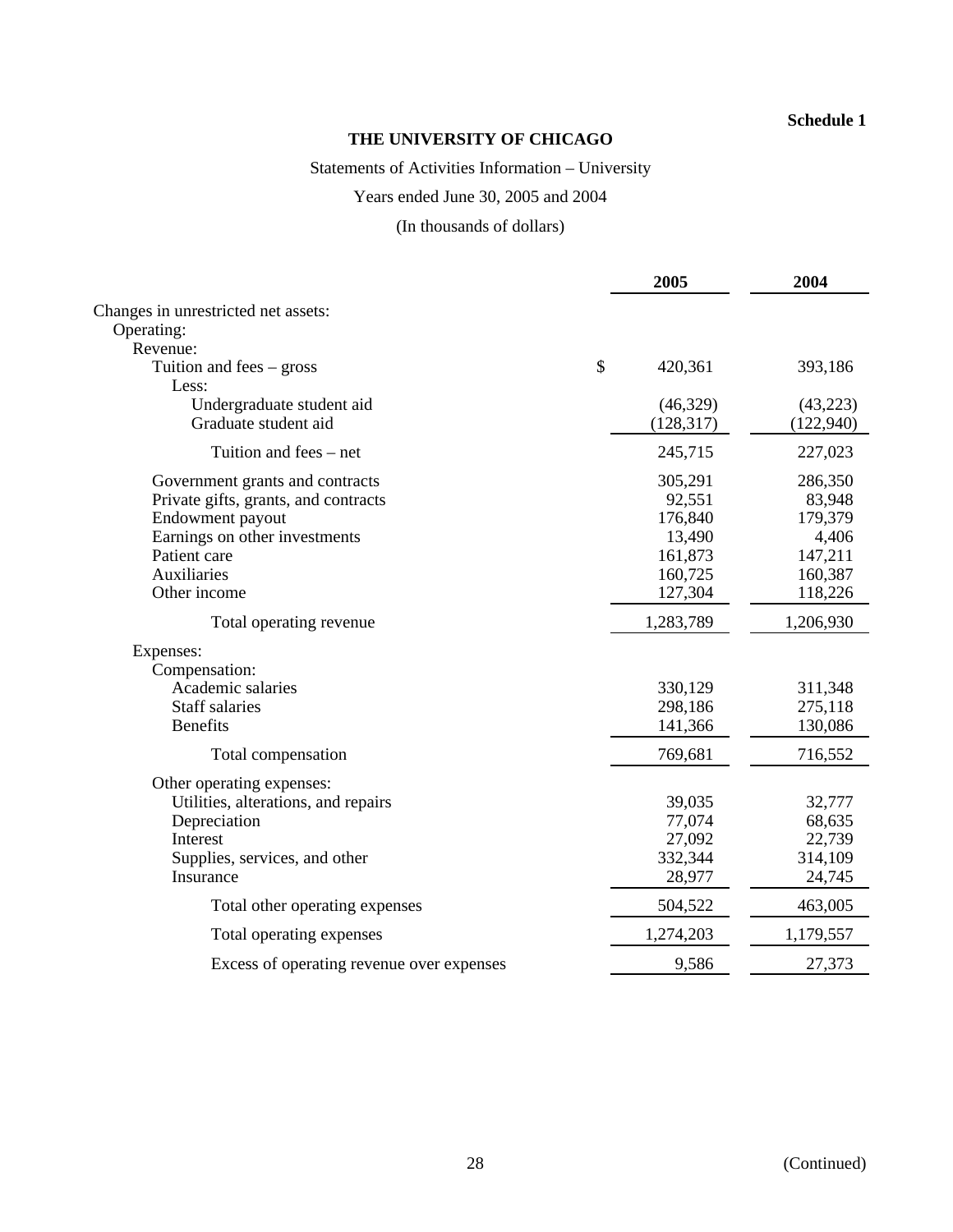## **Schedule 1, Cont.**

## **THE UNIVERSITY OF CHICAGO**

## Statements of Activities Information – University

## Years ended June 30, 2005 and 2004

## (In thousands of dollars)

|                                                                                                                      |               | 2005                              | 2004                               |
|----------------------------------------------------------------------------------------------------------------------|---------------|-----------------------------------|------------------------------------|
| Changes in unrestricted net assets:<br>Nonoperating:                                                                 |               |                                   |                                    |
| Investment gains<br>Minimum pension liability adjustment                                                             | $\mathcal{S}$ | 425,294<br>(70, 432)              | 312,098<br>62,499                  |
| Loss on debt refinancing<br>Other, net                                                                               |               | (8,998)<br>(13, 108)              | (9, 731)                           |
| Change in unrestricted net assets from<br>nonoperating activities                                                    |               | 332,756                           | 364,866                            |
| Increase in unrestricted net assets                                                                                  |               | 342,342                           | 392,239                            |
| Changes in temporarily restricted net assets:<br>Private gifts<br>Endowment payout<br>Investment gains               |               | 77,563<br>285<br>3,556            | 43,266<br>225<br>1,925             |
| Other, net<br>Increase in temporarily restricted net assets                                                          |               | (38,790)<br>42,614                | (45, 124)<br>292                   |
| Changes in permanently restricted net assets:<br>Private gifts<br>Endowment payout<br>Investment gains<br>Other, net |               | 44,086<br>1,728<br>2,343<br>6,544 | 45,357<br>2,244<br>3,131<br>10,328 |
| Increase in permanently restricted net assets                                                                        |               | 54,701                            | 61,060                             |
| Increase in net assets                                                                                               |               | 439,657                           | 453,591                            |
| Net assets at beginning of year                                                                                      |               | 4,188,840                         | 3,735,249                          |
| Net assets at end of year                                                                                            | S             | 4,628,497                         | 4,188,840                          |

See accompanying independent auditors' report.